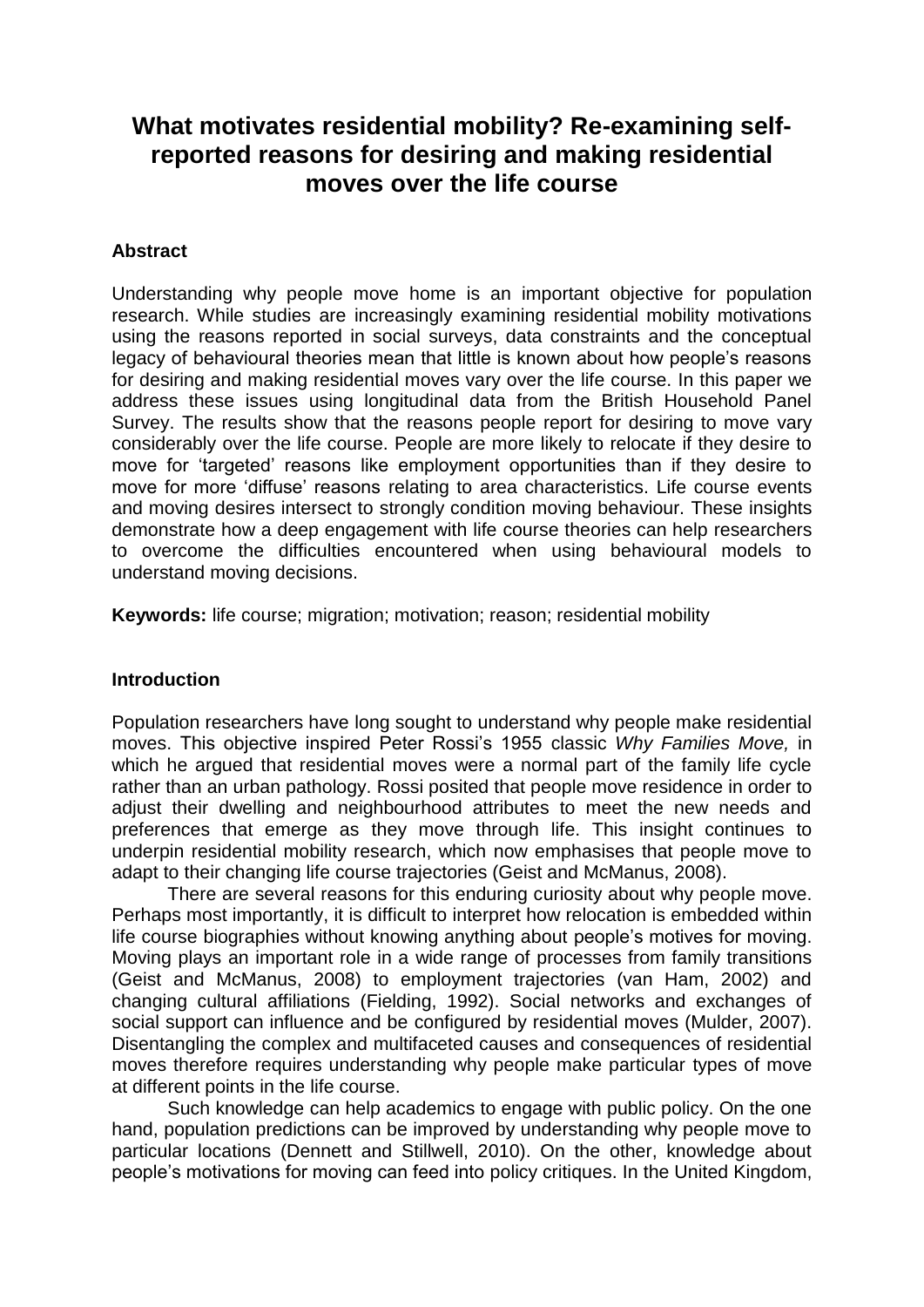policy interventions are increasingly politicising residential mobility and immobility. While prospective homeowners are given state support to make desired moves (for example through the 'Help to Buy' scheme), housing benefit reforms aim to make social tenants move to dwellings which are deemed more appropriate for their domestic living arrangements (DWP, 2012). Interpreting the impacts of these interventions requires that we understand how people make moving decisions.

Although many studies have explored why people move (Chen and Rosenthal, 2008), until recently a dearth of survey data meant that researchers typically had to infer people's motives for moving from the correlates of moves (Fielding, 2012; Niedomysl, 2011). This approach indicates that people usually make different types of move for different reasons (Lundholm *et al*., 2004). While longdistance moves are primarily undertaken for education or employment, people typically move short distances to adjust their housing and neighbourhood characteristics (Niedomysl, 2011). This is because people tend to be willing to make costly and disruptive long-distance moves only when this is essential for fulfilling highly valued goals (Kley, 2011).

However, there are two reasons why it may be problematic to use residential mobility behaviour to understand why people move. First, recent survey analyses show that people often do not report the reason for moving that one might expect given their moving behaviour (Boyle *et al*., 2009; Morrison and Clark, 2011). For example, many long-distance migrants report non-economic motives for moving (Clark and Maas, 2012). Although many of these analyses collapse non-job related reasons into rather nebulous categories like 'quality of life' or 'environmental' (Geist and McManus, 2012; Lundholm *et al*, 2004), they nonetheless provide clear evidence that reported reasons for moving are more complex than it is often assumed (Niedomysl, 2011).

Inferring people's reasons for moving from their observed moving behaviour also overlooks those motives that never translate into a residential move (Coulter, 2013). This could be because people are unable to act on their moving desires, or because their needs and preferences change as their life courses unfold during the process of mobility decision-making (De Groot *et al*., 2011; Lundholm *et al*., 2004). While several studies have investigated who acts on their moving desires (Buck, 2000; Coulter *et al*., 2011), few have explored how this may vary with the reason for wanting to move (Böheim and Taylor, 2002). Gaining a better understanding of these issues requires examining why people desire to move, before linking this to their subsequent moving behaviour and reported reasons for moving.

To fulfil this objective, this paper seeks answers to three questions:

*1. How do expressed reasons for desiring to move vary over the life course?*

*2. Which reasons for desiring to move are most likely to be followed by residential mobility?* 

*3. How do life events affect the relationship between moving desires and subsequent moving behaviour?*

## **Background**

Classical theories of mobility posit that people move different distances for different reasons. In this framework, people are thought to migrate long distances across labour market boundaries primarily to obtain higher wages or to improve their skills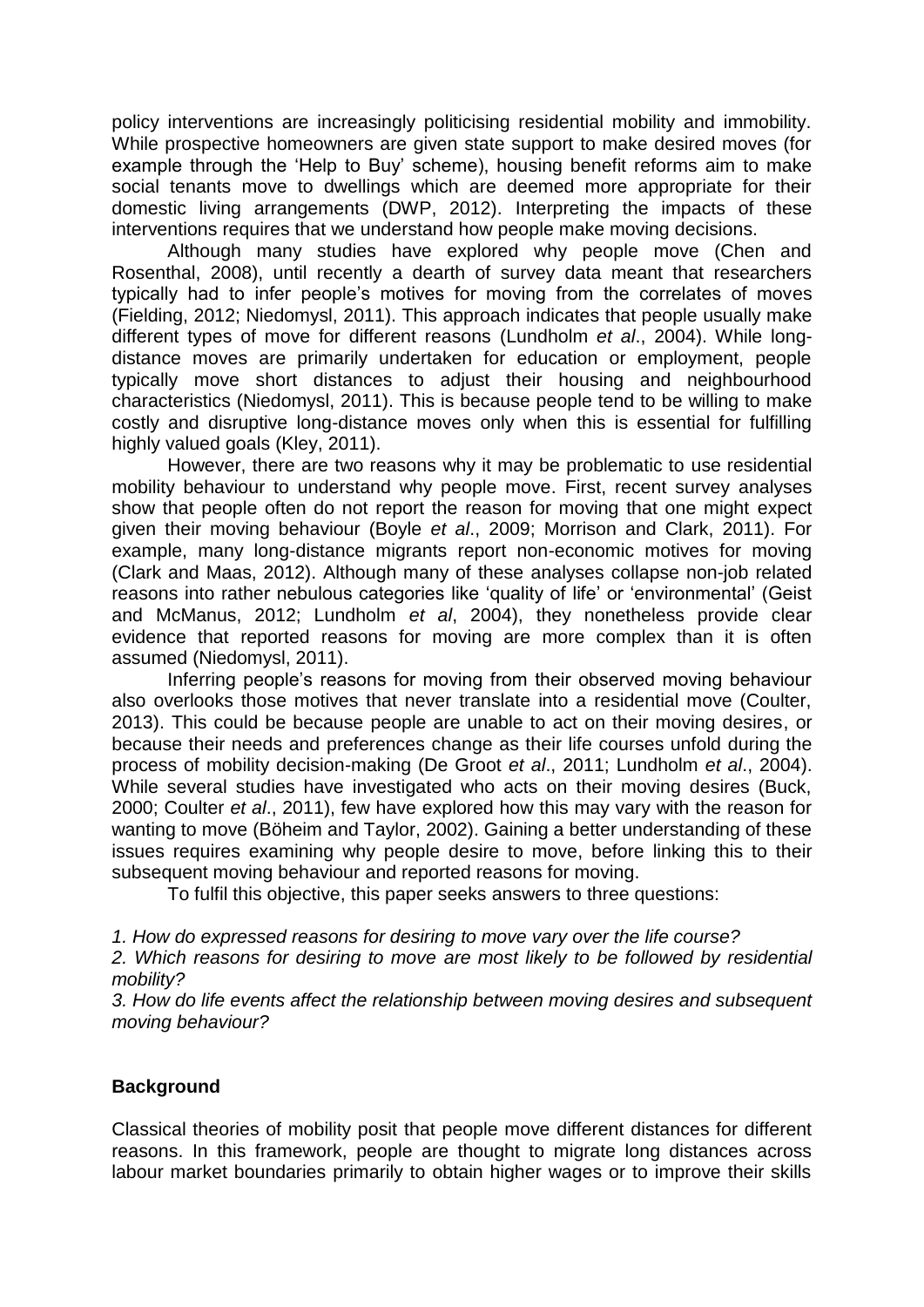and employment prospects (Böheim and Taylor, 2007). In contrast, less disruptive short-distance moves are thought to be driven by household transitions, dwelling and neighbourhood preferences or social mobility aspirations (van Ham, 2012). Residential moves thus act as an adjustment mechanism allowing people to adapt to the new needs and preferences generated by changes in their life course careers (Clark and Ledwith, 2006).

Many studies have drawn on this framework to investigate the types of move people make at different points in the life course. For instance, it has been welldocumented that young singles migrate frequently and tend to flow to urban centres offering a high density of educational, employment and social opportunities (Dennett and Stillwell, 2010; Geist and McManus, 2008). The propensity to move long distances drops with age and as people accumulate 'commitments', such as an employed partner or children, which make moving more complex and costly (Feijten, 2005; Geist and McManus, 2012). Some research then identifies subsequent pulses of mobility around retirement (Duncombe *et al.*, 2001), before health and care needs assume greater importance for the frail elderly (Evandrou *et al.*, 2010).

A large proportion of these studies infer movers' objectives from the types of moves that they make. Thus, the fact that migrants tend to flow to buoyant labour markets is interpreted as evidence that economic gain motivates migration (Morrison and Clark, 2011). However, recent analyses of survey data emphasise that people frequently report different reasons for moving than we might expect (Clark and Maas, 2012). For instance, while long-distance migration correlates with economic factors (Böheim and Taylor, 2007; Fielding, 2012), few migrants report having moved long distances for job reasons (Clark and Maas, 2012; Lundholm *et al.*, 2004). This seems to challenge traditional theories of how migration and residential mobility fit in to life course biographies.

Making sense of these puzzling findings requires researchers to examine people's expressed reasons for moving (Clark and Maas, 2012). Crucially, focusing on self-reported reasons allows analysts to disentangle the factors *motivating* residential moves from the factors *enabling* mobility. This may be an important distinction, for example if migration is more likely to be enabled by continuity of employment than motivated by a desire for occupational advancement (Morrison and Clark, 2011; Niedomysl, 2011). Examining expressed reasons for moving can also help to uncover exactly which dwelling and neighbourhood characteristics people are seeking to change when they move. In consequence, it is perhaps unsurprising that scholars are increasingly attempting to unpack people's expressed reasons for moving (eg. Boyle *et al*., 2009; Clark and Maas, 2012; Geist and McManus, 2008; Lundholm *et al*., 2004).

Although these studies are enhancing our knowledge of residential moves, methodological factors mean that they often overlook or are unable to fully investigate several dimensions of moving decisions. Due to data constraints, many survey analyses utilise coding frames that collapse a heterogeneous mix of motives into broad categories such as 'quality of life and other' (Geist and McManus, 2012), 'social' (Niedomysl, 2011) or 'environmental' (Lundholm *et al*., 2004). These may take on very different meanings depending upon one's life course position. For example, young singles are likely to make different types of 'social' move than the frail elderly. Critically re-examining how people explain their own moving behaviour therefore requires developing a finer grained coding frame capable of distinguishing a large number of distinct reasons.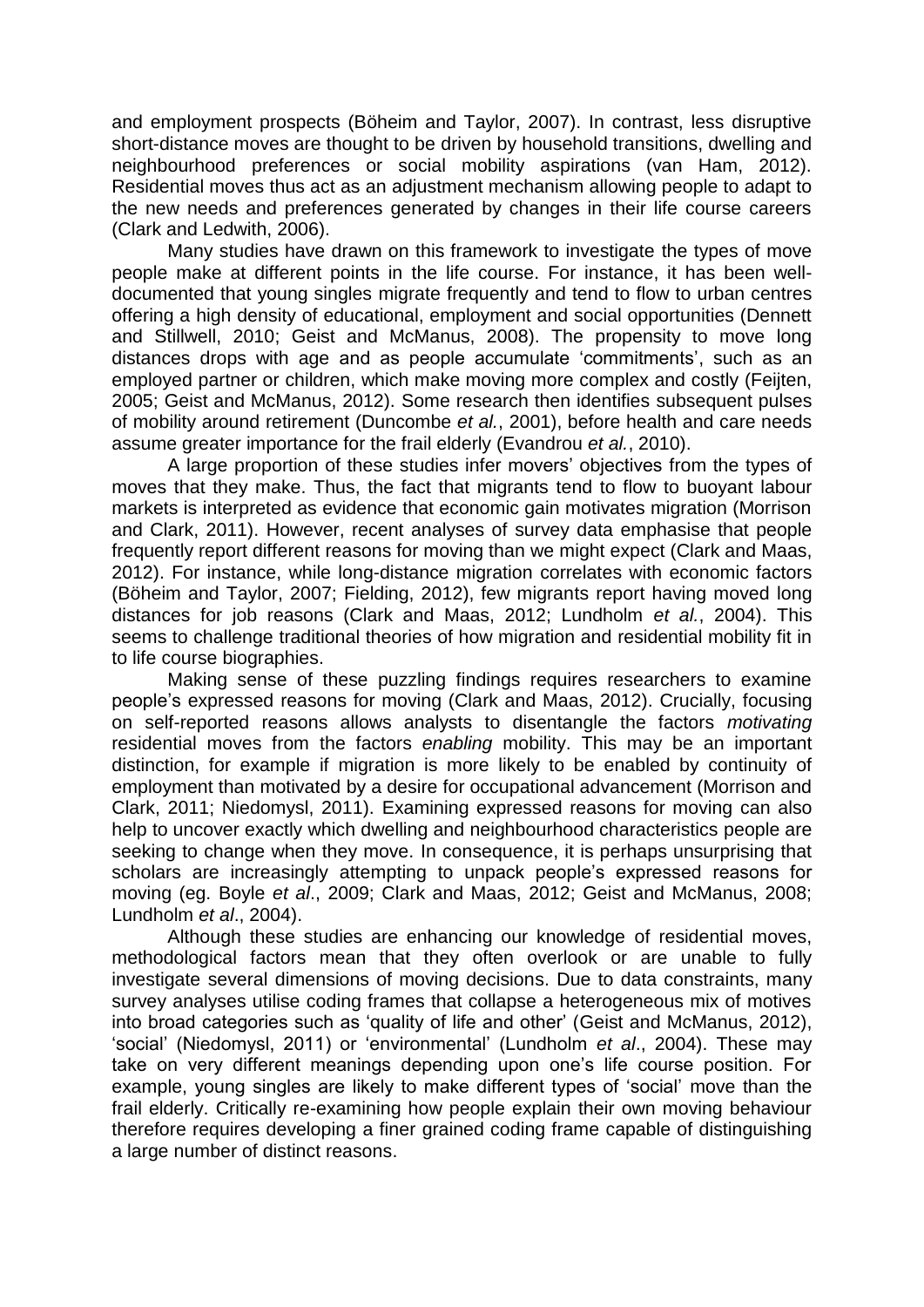Furthermore, social and psychological theories suggest that self-reported reasons for moving should be interpreted with some caution. For example, few migrants may cite job reasons for moving because securing a new job is such a 'taken-for-granted' part of migration that people do not think to mention it (Halfacree and Boyle, 1993). This conjecture is supported by psychological research, which emphasises that retrospective explanations of behaviour provide only a partial representation of cognitive processes (Schwarz, 2012). Taken together, these insights suggest that the reasons for moving people retrospectively report may tell us only part of the story about why they moved. Thus, it seems important to also investigate the motives people cite when they are deliberating residential mobility and expressing unconstrained desires to move (Buck, 2000).

Analysing why people desire to move and how this impacts on their subsequent moving behaviour can greatly enhance our understanding of residential mobility motivations. Yet in contrast to the burgeoning literature on self-reported reasons for moving, little is known about why people desire to move. This is problematic for two reasons. First, focusing only upon self-reported reasons for moving overlooks the large proportion of moving desires that are never followed by a residential move (Buck, 2000). Moreover, it has been well-documented that some people are more likely to act on their moving desires than others. For example, the propensity to act upon moving desires drops sharply as age rises and is lower for individuals with a weaker socio-economic position (Coulter, 2013). Overlooking those desires that are never acted upon therefore limits our understanding of the heterogeneous meanings of immobility, which can be a product of choice or the outcome of constraints.

As retrospectively reported reasons for moving differ by age and partnership status (Geist and McManus, 2008), these factors are likely to also be associated with different reasons for desiring to move. While getting a job and leaving the parental home are key transitions in the progression to adulthood (Berrington *et al*., 2009); housing and area characteristics typically become more salient with increasing age, when people seek to move to adapt to the new needs associated with growing and changing families (Rossi, 1955). We therefore hypothesise that *(H1) the reasons for desiring to move will differ by age. Jobs and setting up a home of one's own will be more important in young adulthood than later life; while housing and area characteristics become more salient in mid-life as people accumulate resources and consolidate their families.* We thus anticipate that 'targeted' or focused motivations for moving (such as jobs) will give way to more 'diffuse' consumption oriented motives (for example about dwelling or neighbourhood characteristics) with increasing age. Moreover, as couples often have less locational flexibility and greater space needs than singles, we expect that *(H2) individuals in couples will be more likely than singles to report desiring to move for housing and area reasons*. The gendered migration literature further suggests that, among couples, *(H3) men will be more likely than women to report desiring to move for job reasons* (Cooke, 2008).

Traditional behavioural models of mobility posit that people follow a similar process of decision-making regardless of why they are seeking to relocate. However, work by Böheim and Taylor (2002) suggests that some types of moving desire have a greater likelihood of being acted upon than others. In general it seems likely that desiring to move in order to make urgent, major and targeted changes across life course careers is more likely to lead to actual mobility than desiring to move because of more diffuse feelings of dissatisfaction. This could be in part a selection effect if more mobile individuals are also more likely to report these types of moving desire.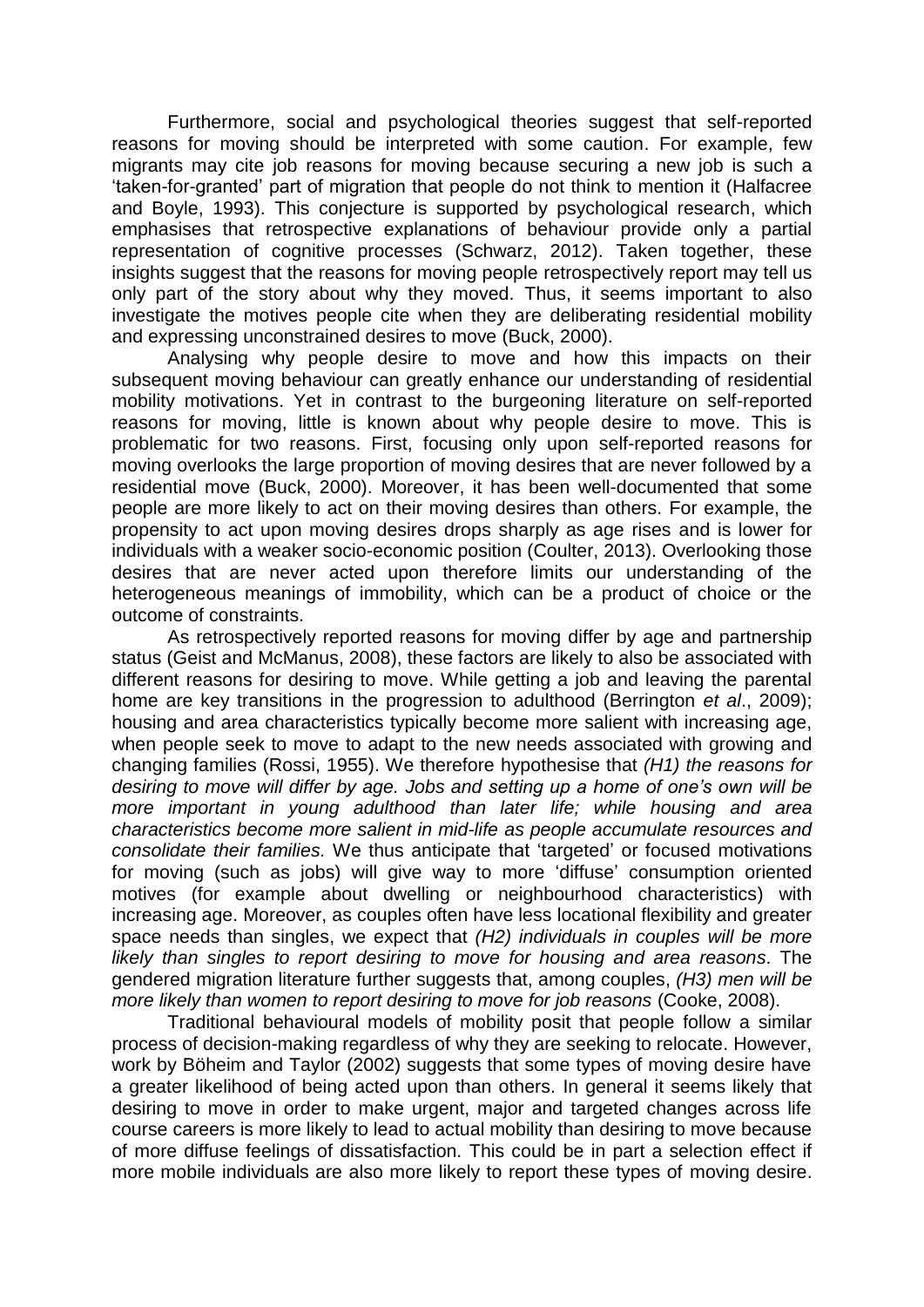Hence we hypothesise that *(H4) desiring to move for a job or to set up a home of one's own is more likely to be followed by a move than desiring to move for housing or area reasons*.

By conceptualising moving decisions as an individualised cognitive process that proceeds through a series of 'stages' (Brown and Moore, 1970; Kley, 2011), behavioural theories assume that people have a clear motive for moving which they consciously and consistently seek to fulfil. This assumption underpins analyses of self-reported reasons for moving (Lundholm *et* al., 2004). However in a landmark paper Halfacree and Boyle (1993) critiqued this perspective, arguing that motives grow and change over time. This indicates that we cannot assume that the reason a person expresses for desiring to move will match the explanation they subsequently provide for an actual move. Given that occupational change is a particularly important and targeted reason to move home (Böheim and Taylor, 2002), we can hypothesise that *(H5) people are most likely to report the same reason for desiring and subsequently making a residential move if they desired to move for job reasons*.

Behavioural assumptions of a common and consistent mobility decisionmaking process also fit poorly with life course theories emphasising the temporal dynamism of individual lives (Elder *et al*., 2003). Empirical analyses clearly show that (un)expected life course events can disrupt and alter mobility decision-making (De Groot *et al.*, 2011; Kley, 2011). This has two implications. First, it seems likely that the type of reasons cited for moving will differ depending upon whether the move was desired or not. More importantly, we might also anticipate that the links between moving desires and subsequent moving behaviour will be tempered by controlling for life events. As job-oriented moving desires are more targeted and often more urgent than those motivated by housing and neighbourhood preferences, we can hypothesise that *(H6) after controlling for life course events, desiring to move for a job-related reason will be a stronger predictor of subsequent mobility than desiring to move for housing or neighbourhood reasons*. More generally we also expect that *(H7) different life course transitions will have different effects on moving behaviour for men and women at different points in the life course. Childbirth will have a more pronounced effect on the mobility of women than men, whereas job transitions and retirement will have a more pronounced effect on the mobility of men than women*.

#### **Data and measures**

This study uses eighteen waves of longitudinal data collected by the British Household Panel Survey (BHPS). The BHPS was initiated in 1991 when a nationally representative sample of approximately 10,000 individuals in 5,500 households completed wide-ranging face-to-face interviews (Taylor *et al*., 2010). These individuals were then re-interviewed each year until 2008. In 1999 the sample was boosted with extra individuals from Scotland and Wales. As the BHPS was originally designed to be representative of Great Britain rather than the United Kingdom, we do not use the Northern Irish sample first added to the panel in 2001.

At each wave the BHPS gathered data on respondents' moving preferences and actual moving behaviour. Interviews began by asking respondents whether they would prefer to stay in their present home or move somewhere else. Respondents indicating a desire to move were then asked an open-ended question: *'What is the main reason why you would prefer to move?'* The verbatim responses to this question were pre-coded into twenty-seven categories by the data collectors (Taylor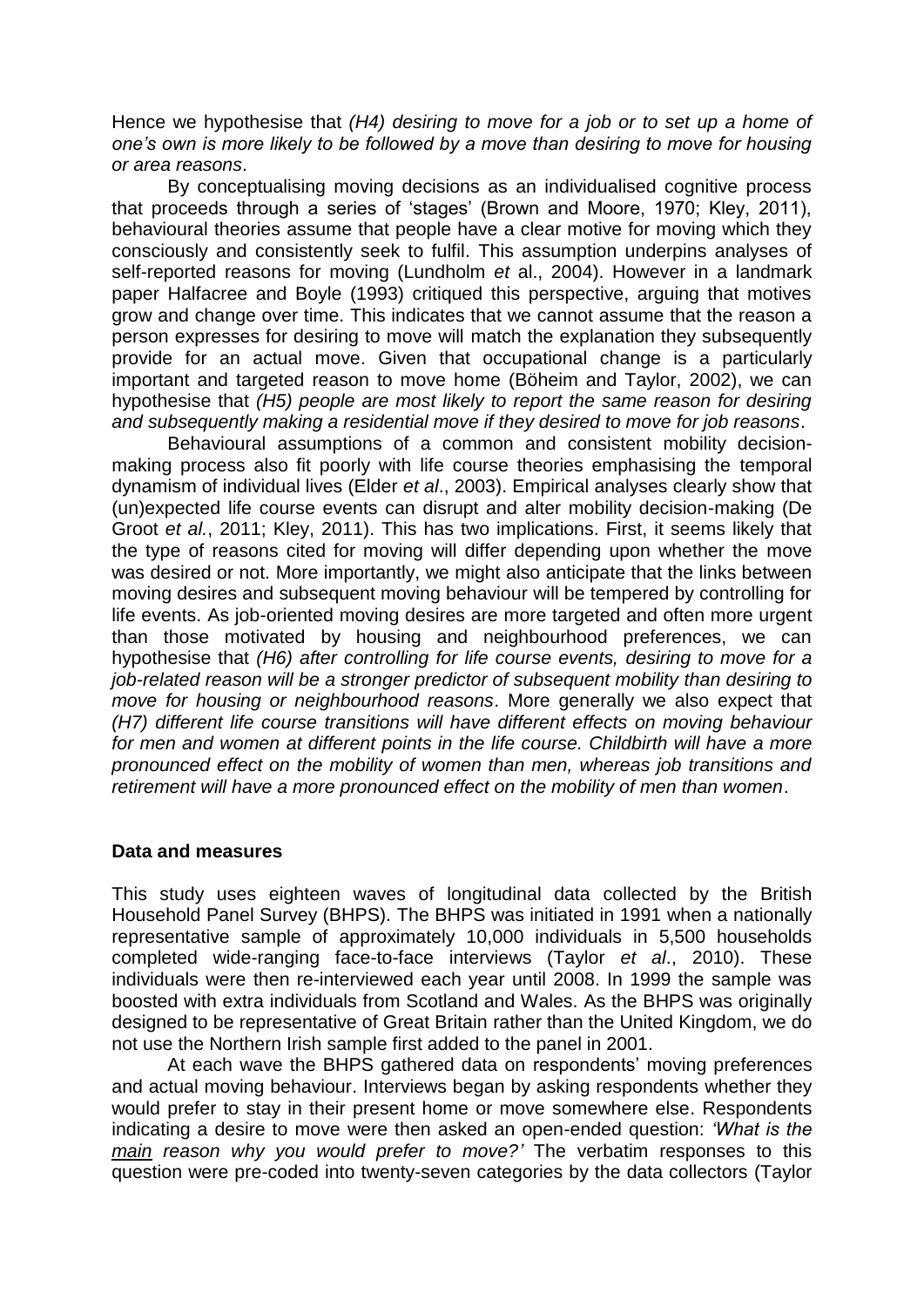*et al.*, 2010). We collapsed these to identify eight types of reason for desiring to move, as shown in Appendix Table A1. This typology was constructed to produce categories that are as conceptually distinct as possible. In one instance this was hindered by inconsistencies in the dataset. Cases where the respondent desired to move 'for child's education' had to be coded as an 'other' reason because this code is not listed in the User Guide and did not appear before 1995.

From 1992 onwards the next question in the BHPS interview was '*Can I just check, have you yourself lived in this (house/flat) for more than a year, that is since before September 1st [t-1]?'* As this question routes respondents towards questions probing their reasons for moving, we used this variable to define residential (im)mobility. This indicator was cross-checked with the administratively defined mobility variable to identify and reconcile the small number of inconsistencies generated when respondents had been interviewed at irregular intervals (Nowok *et al*., 2013). While many studies focus specifically on long- or short-distance moves (Boyle *et al*., 2009), in this paper we analyse moves made over any distance. This is because people's reasons for relocating influence how far they move, rather than vice versa.

Individuals who reported a change of address were then asked two questions about why they had moved. First, a closed question asked '*Did you move for*  reasons that were wholly or partly to do with your own job, or employment *opportunities?'* Because closed questions elicit different patterns of responses than open-ended questions (Schuman and Scott, 1987), we used this question to code a dummy variable indicating whether respondents reported moving for their own job (1) or not (0). Next, all movers were asked '*What were your (other) main reasons for moving?'* The verbatim responses to this open-ended question were pre-coded into thirty-five categories by the data collectors (Taylor *et al.*, 2010). In order to better understand this coding process we requested access to the original verbatim files from the data collectors. Unfortunately not all of these have been preserved and so we had to rely on the pre-coded categories.

We collapsed the pre-coded categories to identify twelve (other) reasons, as shown in Appendix Table A2. As people responding to this question could provide up to two reasons for moving, we coded the responses as a series of dummy variables coded as 1 if the respondent mentioned the reason and 0 otherwise. It is not possible to determine the relative importance of the different reasons reported. A small number (160) of cases where the respondent mentioned that they moved for their own job were merged into the 'own job' dummy defined using the preceding closed question.

The classification frameworks shown in Appendix Tables A1 and A2 have two advantages over those used in previous research. First, by isolating many distinct types of motivation we avoid creating large and rather nebulous categories such as 'social reasons'. This enables us to more precisely analyse how mobility motivations vary over the life course by reducing the ambiguity of each distinct category of motive. A second advantage is that respondents can provide more than one reason for having moved. This has long been advocated as a means to better understand the interconnected motivations driving relocations (Halfacree and Boyle, 1993). Interestingly however, multiple types of reason were only reported in approximately 12.5% of cases (Table A2). Further analysis demonstrated that partnered individuals were marginally more likely than singles to report multiple reasons for moving. This is probably because moving decisions are more complex when the 'linked lives' of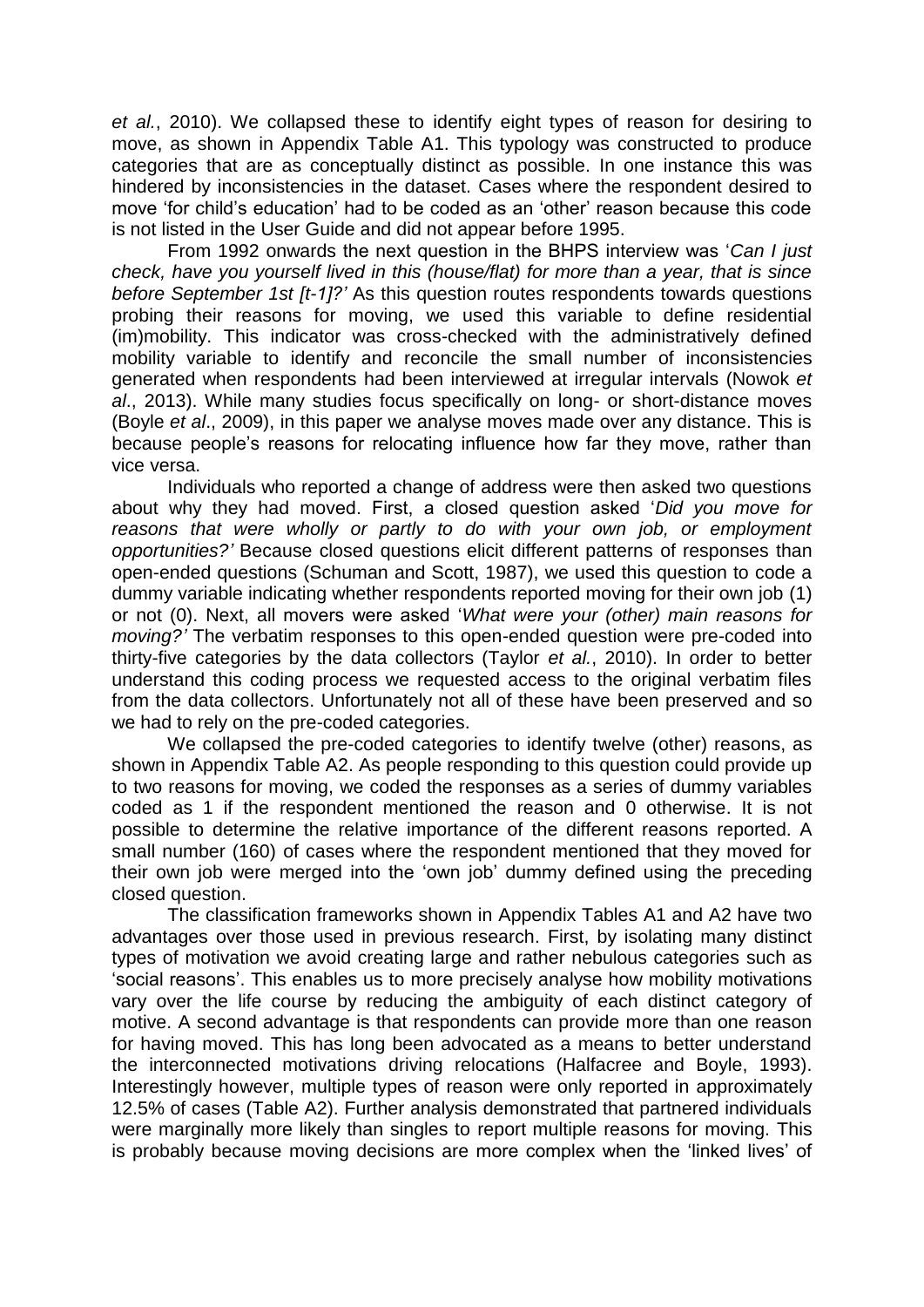two partners have to be considered. Enabling people to report multiple motives for moving may therefore be particularly critical when analysing family migration.

After coding the variables outlined above we extracted the records of all adult respondents with complete data across these indicators. Wave 1 responses were dropped as information on residential mobility behaviour was not collected until 1992. These selection procedures left a total of 183,807 person-years provided by 23,579 individuals. Summary statistics for this sample are presented in Table 1. The table shows that both men and women expressed a desire to move in about 33% of cases. The sample mobility rates of 12.08% (for men) and 11.22% (for women) correspond closely with the contemporary UK average of 9-12% (Dixon, 2003; Nowok *et al*., 2013).

\*\*\* Table 1 about here \*\*\*

It is important to note that there is some attrition of BHPS participants over time and this attrition is correlated with residential mobility (Uhrig, 2008). While this should be partially corrected by weighting and including the predictors of attrition in regression models, it is possible that attrition may still influence our results (however see Rabe and Taylor, 2010: 538 for evidence that BHPS attrition may not induce serious bias). Unfortunately attrition bedevils all panel surveys and there is no viable alternative data source for this project.

## **Analysis**

Figure 1 addresses the first research question by showing how the proportion of respondents reporting each main reason for desiring to move varies by age, gender and partnership status. The sample consists of all person-years where a desire to move was expressed (60323 cases, 32.8% of the total). While prior research demonstrates that the propensity to express a moving desire varies with age (Coulter *et al*., 2011), Figure 1 shows that the reasons why people want to move also vary over the life course. Although area and housing are the most common reasons why people prefer to move, Figure 1 supports H1 by showing that jobs and a desire for independent accommodation are most important for young singles. Wanting a home of one's own is particularly frequently cited by single young men, probably because men typically leave home later than women (Berrington *et al.*, 2009).

\*\*\* Figure 1 about here\*\*\*

Figure 1 provides further support for H1 by showing that area becomes a more important motive for desiring to move from the mid-thirties through to the mid-sixties. This could reflect increased concerns (e.g. noise, safety) and increased priority placed on locale-related quality of life. Perhaps also associated with changing priorities is the increasing propensity for people to cite family and friends in later life. However, the picture for housing related reasons is more complex. Amongst couples, housing is most important in the stage of life most associated with family formation (25-34), after which it gradually declines. In contrast, housing peaks slightly later for singles (35-44).

Figure 1 also offers some support for H2. Area and housing reasons are more frequently cited by partnered individuals than singles, although only until mid-life. H3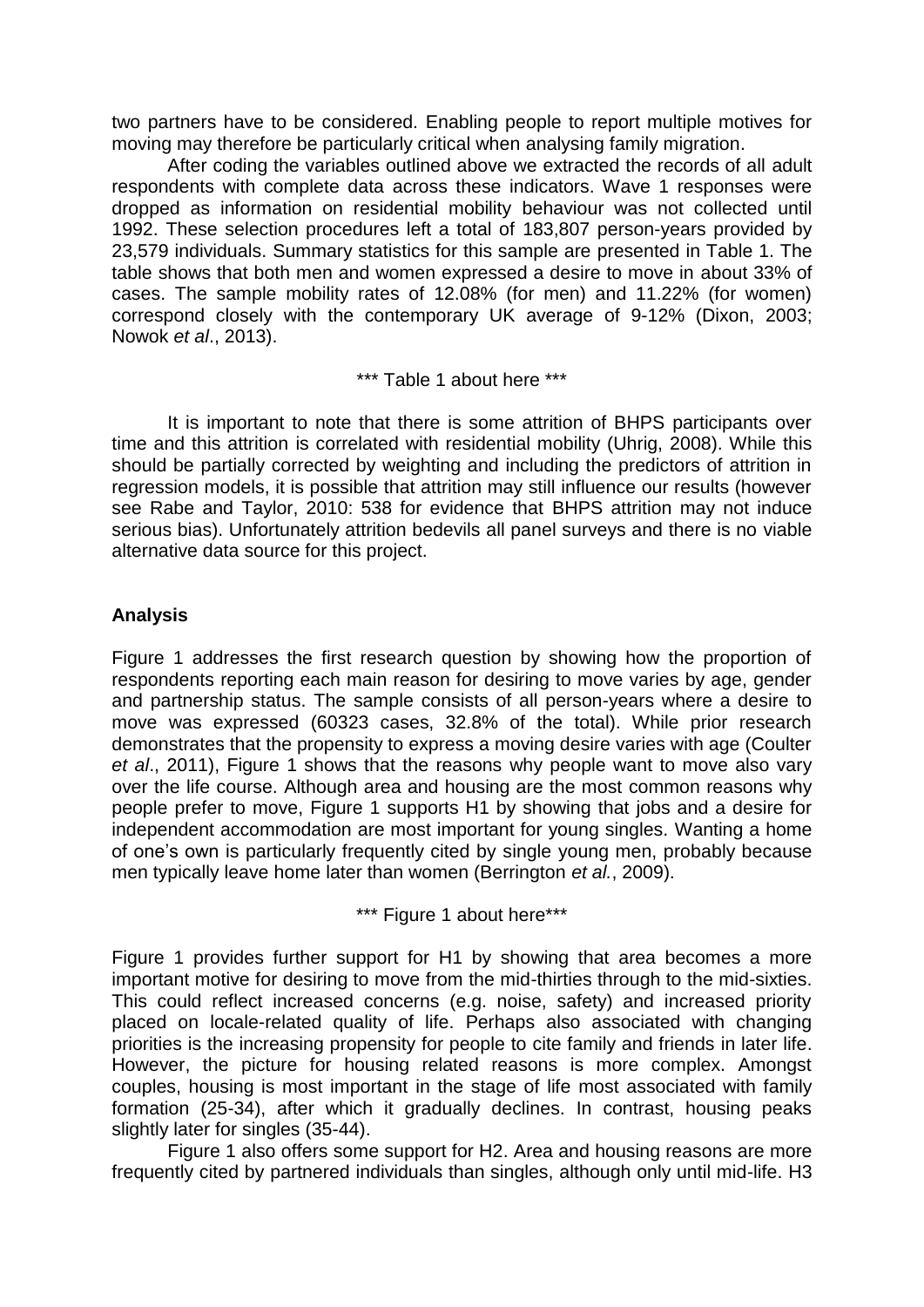is however refuted as both men and women very rarely cite employment as the main reason why they desire to move, especially if they have a partner. Overall, what is most striking from Figure 1 is that it is partnership status rather than gender which is most strongly associated with the reasons why people prefer to move.

\*\*\* Tables 2a and 2b about here \*\*\*

Tables 2a and 2b contextualise Figure 1 by showing how self-reported reasons for actually moving vary with age, gender and partnership status for the 21,353 movers in the sample. The tables to an extent echo Figure 1 as housing and area reasons are typically more important for couples than singles, regardless of gender. Area reasons become more important as age rises, while housing is most frequently mentioned by couples in midlife. Independent accommodation and jobs are most commonly cited by young singles, as is education. In contrast partnership formation and dissolution are particularly prominent motives for moving amongst young individuals with a partner and mid-life singles (particularly men). Family and friends and health are most prominent late in the life course, especially for single women. Taken together, these findings suggest that while priorities shift over the life course, they are not strikingly different for men and women. Although differences in question wording and response coding prevent us from drawing firm conclusions from comparing Figure 1 and Tables 2a/2b, it is worth noting that area is far more frequently cited as the main reason for desiring to move than as a reason for having relocated.

The second research question asked which reasons for desiring to move are most likely to be followed by residential mobility. To answer this question we restricted the sample by retaining only those person-years (167111) where individuals were observed at two consecutive survey sweeps. We chose to link moving desires at *t-1* to moving behaviour at *t* in order to maximise the sample size, minimise participant attrition and take into account (insofar as is possible) that preferences can change over short periods of time. This approach does, however, mean that we cannot distinguish persistent from recently emerged moving desires. We are also unable to investigate longer term processes of mobility decision-making.

\*\*\*Tables 3a and 3b about here\*\*\*

Column two of Tables 3a and 3b addresses the second question by tabulating moving desires at *t-1* against moving behaviour at *t*. Columns three to ten focus more deeply upon movers by cross-tabulating their moving desire status at *t-1* against the reason for moving reported at *t*. The upper panel of each table compares people who did and did not report a desire to move at *t-1*, while the lower panel disaggregates those with a desire to move by the main reason they wanted to move.

The upper panels show that moving desires strongly predict residential moves for both genders. While prior research shows that the propensity to fulfil a moving desire drops as age increases (Coulter, 2013), columns three to ten show that desired and undesired movers also report different reasons for relocating. For both genders, area and housing factors are more prominent for those making a desired move. In contrast, undesired movers are more likely to report moving for education, partnership or involuntary reasons. This is unsurprising as forced moves are almost by definition undesired, while partnership transitions can occur suddenly and disrupt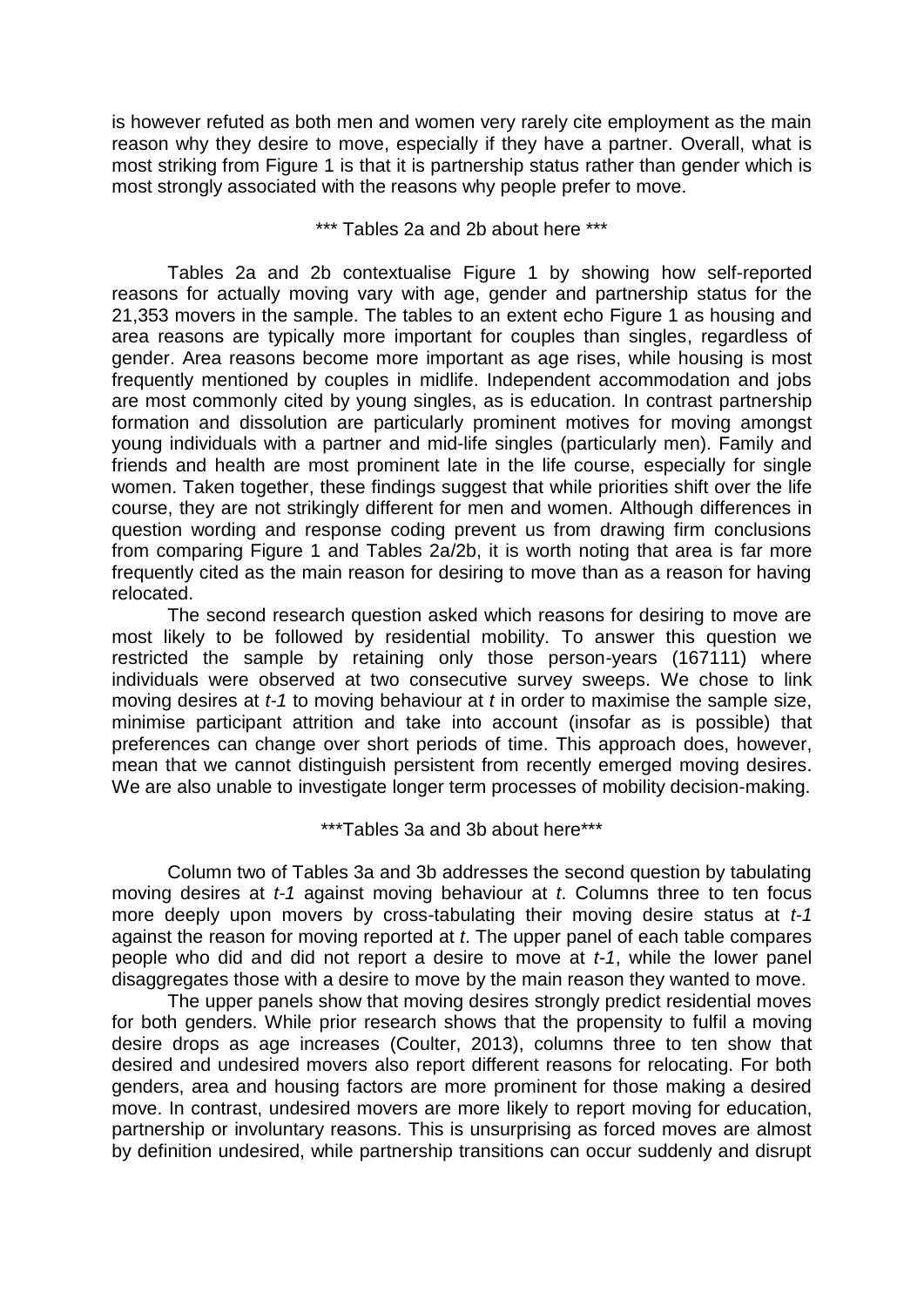mobility decision-making (De Groot *et al*., 2011). Once again, the lack of gender differences in the upper panels of Tables 3a and 3b is particularly noteworthy.

The lower panels of Tables 3a and 3b test H4 and H5. The results show that different reasons for desiring to move have varying associations with subsequent mobility. For both men and women, targeted desires relating to jobs and setting up a home of one's own are more likely to be followed by a move than more diffuse housing and particularly area preferences. This supports H4, although there is some evidence that these processes are slightly gendered as women are much more likely than men to act on a desire to move to set up an independent home.

While methodological issues mean that we should exercise caution when comparing the main reason for desiring to move with the reasons people give for subsequently moving, columns three to ten of Tables 3a and 3b suggest that it is problematic to assume that people have one consistent articulable reason for moving. For men, desires to move for housing and jobs are most likely to be followed by a move made for the same reason, while for women family and friends are also quite consistent through time. This partially supports H5. In contrast, area desires are unlikely to be followed by a move made for area reasons. Furthermore there is much overlap between desiring to move to set up a new household and moving for partnership reasons (especially for women). Thus for both genders it is clear that we cannot assume that people will report similar reasons for having moved as they previously reported for wanting to move.

The third research question extends this perspective by asking whether life events mediate the relationship between moving desires and subsequent moving behaviour. To answer this question, Table 4 presents four fixed effects (conditional) logistic regression models of mobility (1=move, 0=no move) run separately for men and women who were of different ages when they entered the BHPS. Thus Model 1 and Model 2 focus on men and women under 35 respectively; whereas Models 3 and 4 show men and women aged 35 and over. Full details of the samples and the independent variables used in the models are contained in Appendix Table A3. Each model was built up gradually until all control variables and life event dummies were included. Likelihood ratio tests and comparisons of model fit statistics were then used to remove life event dummies to find the most parsimonious model. Although the models presented include no controls for period effects, each model has also been run with year dummies included. These results are not shown because there was no evidence of significant period effects. Including year dummies also had no substantive effects on either the fit of the models or the estimated parameters.

The estimation samples are smaller than that shown in Table 1 for three reasons. First, to track life courses as they unfold we only include cases provided by sample members first interviewed in 1991 (original sample members) and 1999 (booster sample members). Second, cases could only be used when complete information was available across all independent variables. Third, the fixed effects framework requires people to change from 'stayer' (0) to 'mover' (1) at some point during their life course (Allison, 2009). This is because fixed effects models discard all between-person variation by focusing only on within-person changes on the dependent and independent variables.

By focusing on within-person variation, fixed effects models allow us to estimate how changes in moving desires and experiencing particular life events are linked to changing from a stayer into a mover. The basic intuition is that we use each individual as their own control, comparing their mobility behaviour over time to uncover how this varies with changes in their life course trajectory (Allison, 2009).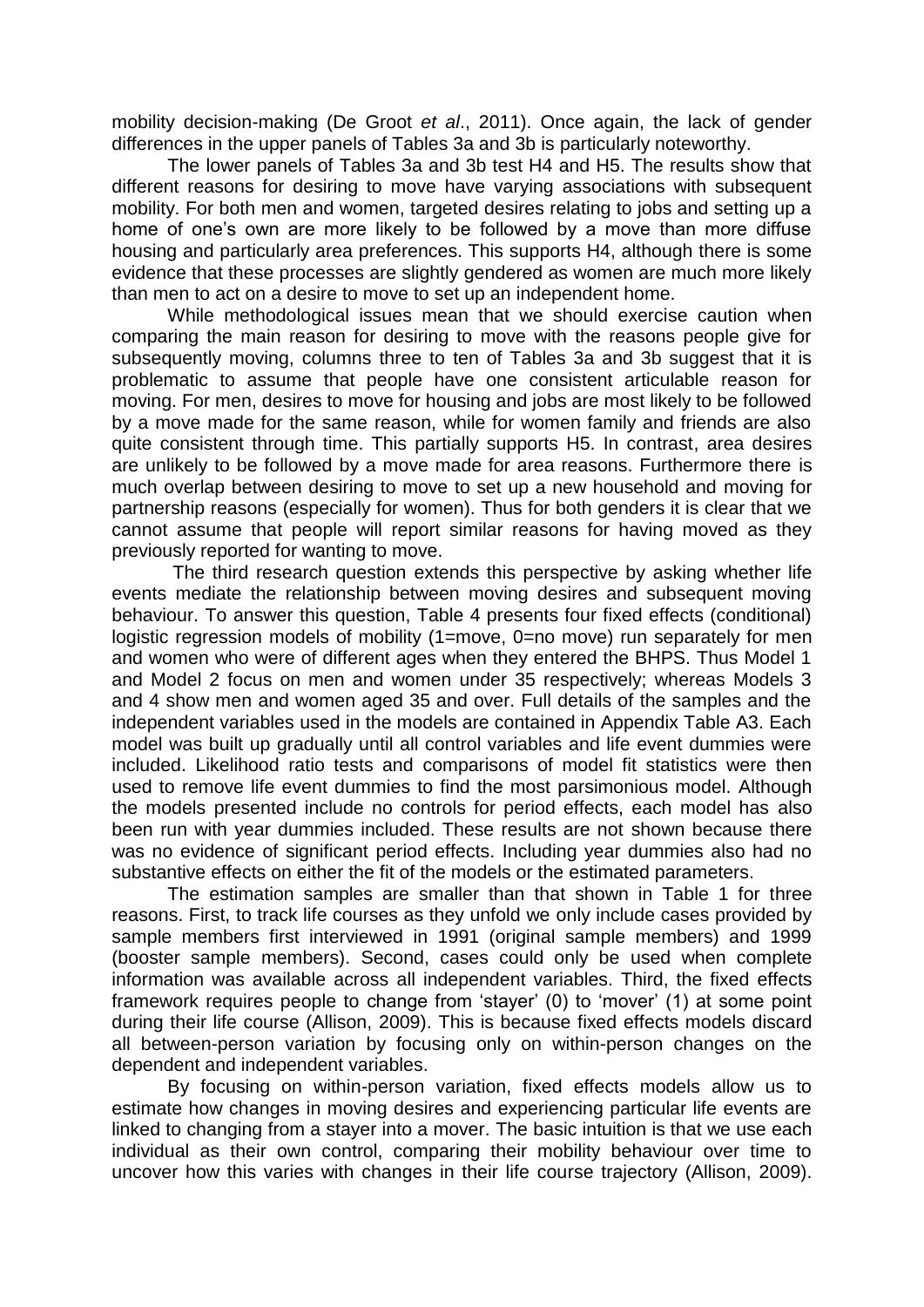Each coefficient thus indicates how a particular individual's log odds of moving are affected by a one unit increase on that independent variable (Allison, 2009: 33). Positive coefficients indicate that the log odds of moving are increased by changes in that characteristic, while negative coefficients indicate reduced log odds. This approach controls for the effects of time-constant variables which may be observed (for example ethnicity) or unobserved (such as stable psychological characteristics). As with other techniques, fixed effects models cannot control for unobserved timevarying heterogeneity. In addition, focusing only on within-individual variation makes it difficult to estimate the effects of variables which never or only rarely change within individuals (for instance education level).

#### \*\*\* Table 4 about here \*\*\*

The control variable effects are largely as anticipated. Increasing age is linked to a decreasing propensity to move, but only for women. This indicates that age acts as a stronger proxy for life course position for men than women. While income change has no significant links to moving propensities, the odds of moving are much higher when a person lives in privately rented accommodation as compared to when they are an owner-occupier. Rising local house prices are also linked to a reduced propensity to move for all samples except older men (although the parameter approaches significance for this group). This may indicate that people find it harder to find affordable accommodation as housing costs rise.

Increasing space pressure is positively associated with mobility for the younger cohorts, although it is not significant for older men and the sign reverses for older women. Further analysis shows that this unexpected finding is driven by the moving behaviour of the oldest women in the sample. Roomstress becomes insignificant if they are excluded from the model. This may indicate that the roomstress variable is picking up the effects of prior mobility into smaller dwellings which are more suitable late in the life course. However given that residential mobility is rare for older Britons (Evandrou *et al*., 2010), this result may also reflect the impact of older women taking in adult children.

Crucially, Table 4 shows that the main reason for desiring to move is still strongly associated with mobility when controls are included for life events. In support of H6, the results indicate that expressing a desire to move for a targeted job related reason is associated with particularly high odds of subsequently moving, irrespective of cohort or gender. Although starting to desire to move for housing reasons or to set up a household strongly predicts mobility for the younger cohorts, across all models expressing a desire to move for area reasons exerts a weaker impact on subsequent moving behaviour. As the impacts of socio-economic constraints are partly captured by the income and house price variables, this result indicates that the relative attractiveness of the local area 'pushes' people to want to move without necessarily 'pulling' them to new locations. Unsurprisingly expressing a desire to move for family and friends, health and retirement reasons is strongly associated with subsequent mobility amongst the older samples. Overall, different types of moving desire seem to have different links to moving behaviour at different points in the life course.

Turning to the life event dummies, across the life course partnership transitions are strongly associated with moving. Although this is not surprising for the cohabitation dummy, the results show that even today getting married is still linked to making residential moves. This may suggest that people synchronise getting married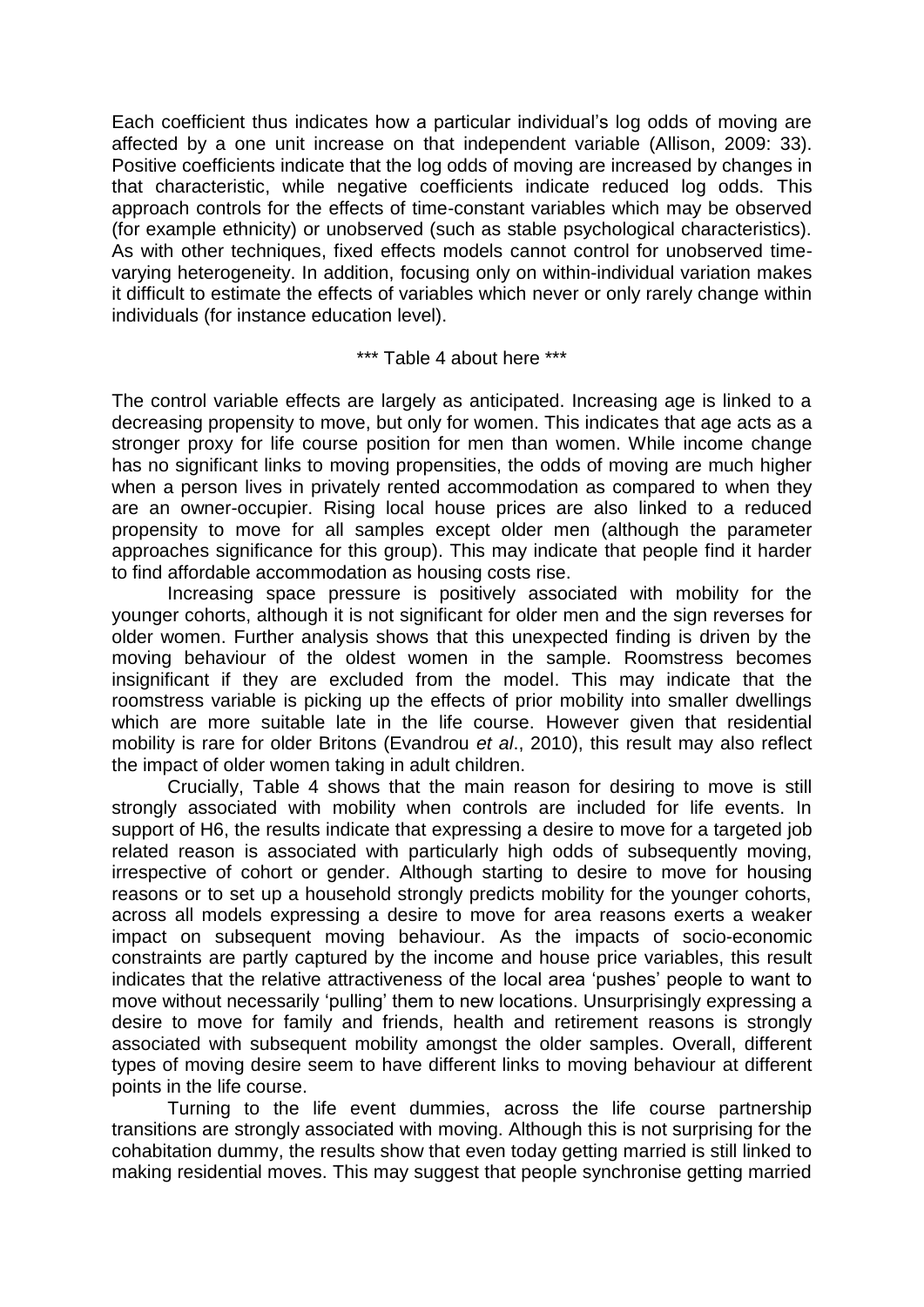with 'trading up' or entering owner-occupation. For both men and women partnership dissolutions are strongly associated with an increased propensity to move. This effect extends beyond the year of the dissolution event.

Table 4 provides some support for H7 as women are significantly more mobile in the year after childbirth, while there is no significant lagged birth effect for men. However there is little evidence for any gender differences in the impact of changes in labour market status. Entering employment increases the odds of moving for the younger cohorts, while changing jobs and exiting the labour force predicts moving across the samples. Interestingly, the results extend Rabe and Taylor's (2010) findings by indicating that retirement has contemporaneous and lagged associations with moving, most notably for older men (for whom the parameter approaches significance). Taken together, the models highlight how life events and moving desires come together to condition moving behaviour differently at different points in the life course.

## **Conclusions**

Rossi's *Why Families Move* has inspired a long tradition of research into residential mobility motivations. While many studies analyse the correlates of mobility, a growing body of work explores people's expressed reasons for moving (Lundholm *et al.*, 2004). This literature highlights that the motives people cite frequently differ from those predicted by theory (Morrison and Clark, 2011). However by focusing on retrospective explanations of mobility, these studies do not challenge the assumption that residential moves are underpinned by a single and identifiable motive that is consistent throughout the mobility decision-making process (Halfacree and Boyle, 1993). Focusing only on expressed reasons for moving also overlooks those reasons for desiring to move that are not followed by relocation. To address these issues, this paper has examined why people desire to move and how these desires affect their subsequent moving behaviour.

The findings have several implications. First, the results show that analysing why people want to move yields insights that are obscured by concentrating solely on expressed reasons for moving. While concerns about the local area strongly influence moving desires, these are far less prominent explanations of moving behaviour. In addition, highly targeted reasons for desiring to move (for example for employment opportunities) are much more likely to lead to an actual move than more diffuse area preferences. This suggests that the factors 'pushing' people to think about moving may not be the same as those 'pulling' them to choose particular dwellings and locations. As constraints mean that not all motives are 'revealed' through relocation (Coulter, 2013), uncovering these complexities requires taking a new look at residential immobility.

The findings also imply that engaging with the core insights of life course theories can help us to overcome the conceptual legacies of behaviouralism (Halfacree and Boyle, 1993). As the interplay between age and partnership status strongly influences the reasons people report for desiring and making residential moves, it seems important to focus on the biographical timing of mobility decisionmaking. While jobs and a desire for independent living are important and highly targeted motives for young single movers, more diffuse motives relating to housing are most salient for mid-life couples. In contrast, mid-life single men are most likely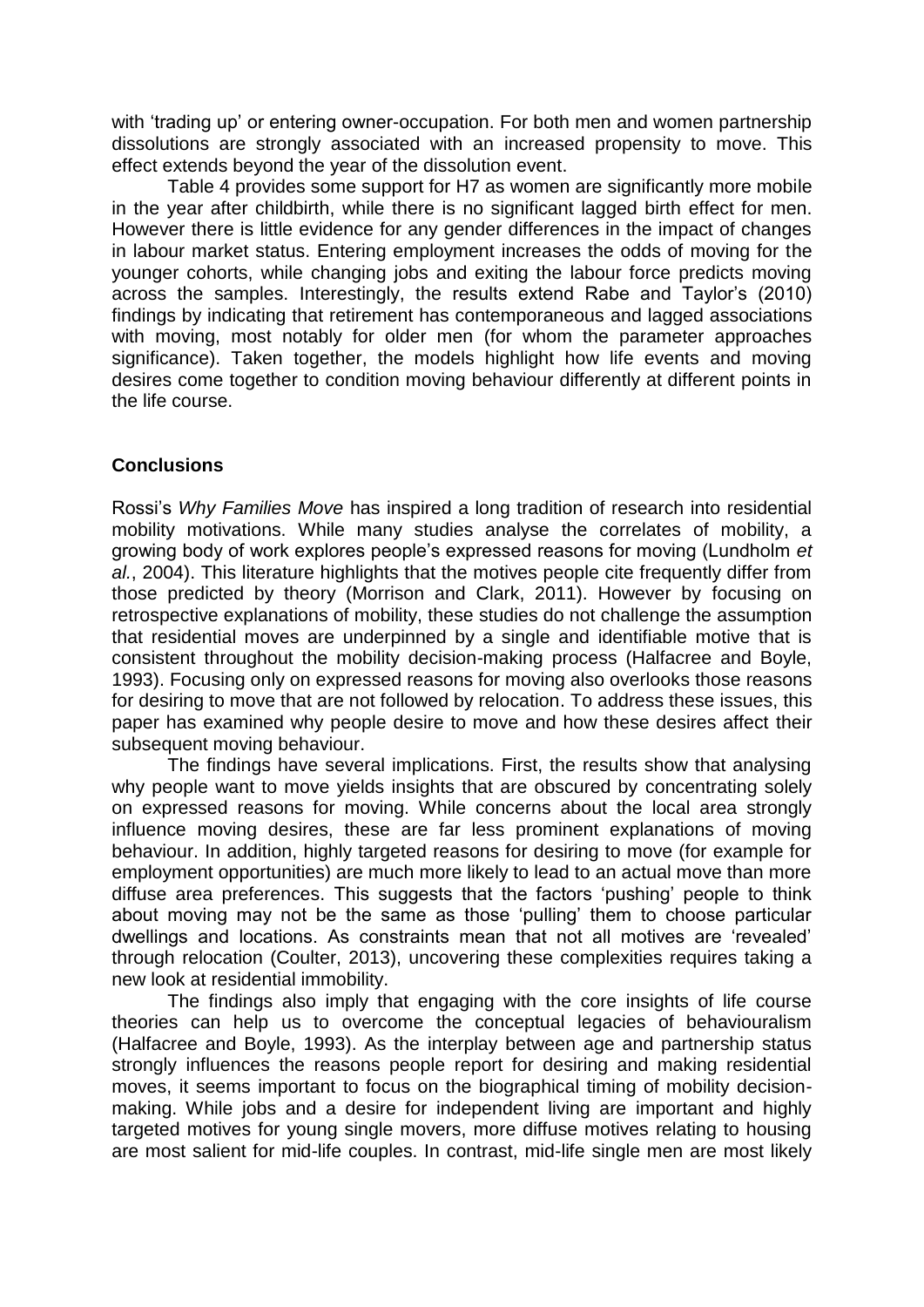to cite partnership reasons for moving, with family and friends assuming greater importance for both genders late in the life course.

Despite the large literature on gendered mobility, there is little evidence for any consistent gender differences in the reasons people report for desiring or making residential moves. Furthermore, life course events do not seem to mediate the links between moving desires and subsequent moving behaviour differently for men and women. Although there is evidence that childbirth is more strongly linked to the mobility of young women than young men, it is more notable that for both genders life course events and moving desires intersect to condition moving behaviour differently at different points in the life course. While this paper has concentrated on how these links unfold at the individual level, future research should examine the occurrence and implications of (dis)agreement between household members in the reasons why they desire and make residential moves. This will enhance our understanding of how mobility decision-making is configured by 'linked lives' (Elder *et al.*, 2003).

Our work also has methodological implications. Given that it is fairly rare for people to report multiple reasons for moving, allowing respondents to report several reasons may not be as important as is commonly thought (Halfacree and Boyle, 1993). As people's motives for moving can change over time and many individuals do not act on their mobility preferences, it may instead be more valuable to gather longitudinal data linking moving desires to subsequent moving behaviour.

Moreover by showing how finely-coded motives vary substantially across the life course, our results indicate that it is essential to avoid pooling multiple reasons for moving into nebulous categories. Disentangling people's specific motives for desiring and making residential moves requires a detailed coding frame, indicating that open-ended questions may be a particularly valuable way to gather data on mobility motivations (Niedomysl and Malmberg, 2009). However, the value of this approach is dependent upon survey administrators archiving and granting controlled access to the verbatim text of responses. There is a tendency for large-scale panel surveys to switch to the exclusive use of pre-coded categories of motivations to move, mainly to save costs and enhance consistency. Unfortunately this could impede the future study of mobility motivations by concealing inconsistencies, complexities and temporal change.

Overall, this paper has shown how linking moving desires to subsequent moving behaviour can advance our knowledge of why people move. By analysing how reported reasons for desiring and making residential moves vary as life courses unfold, researchers can progress beyond either inferring motives from behaviour or taking the reasons people retrospectively cite as the complete 'gospel truth'. This is essential if we are to take our understanding of residential mobility decision-making beyond the confines imposed by behaviouralism.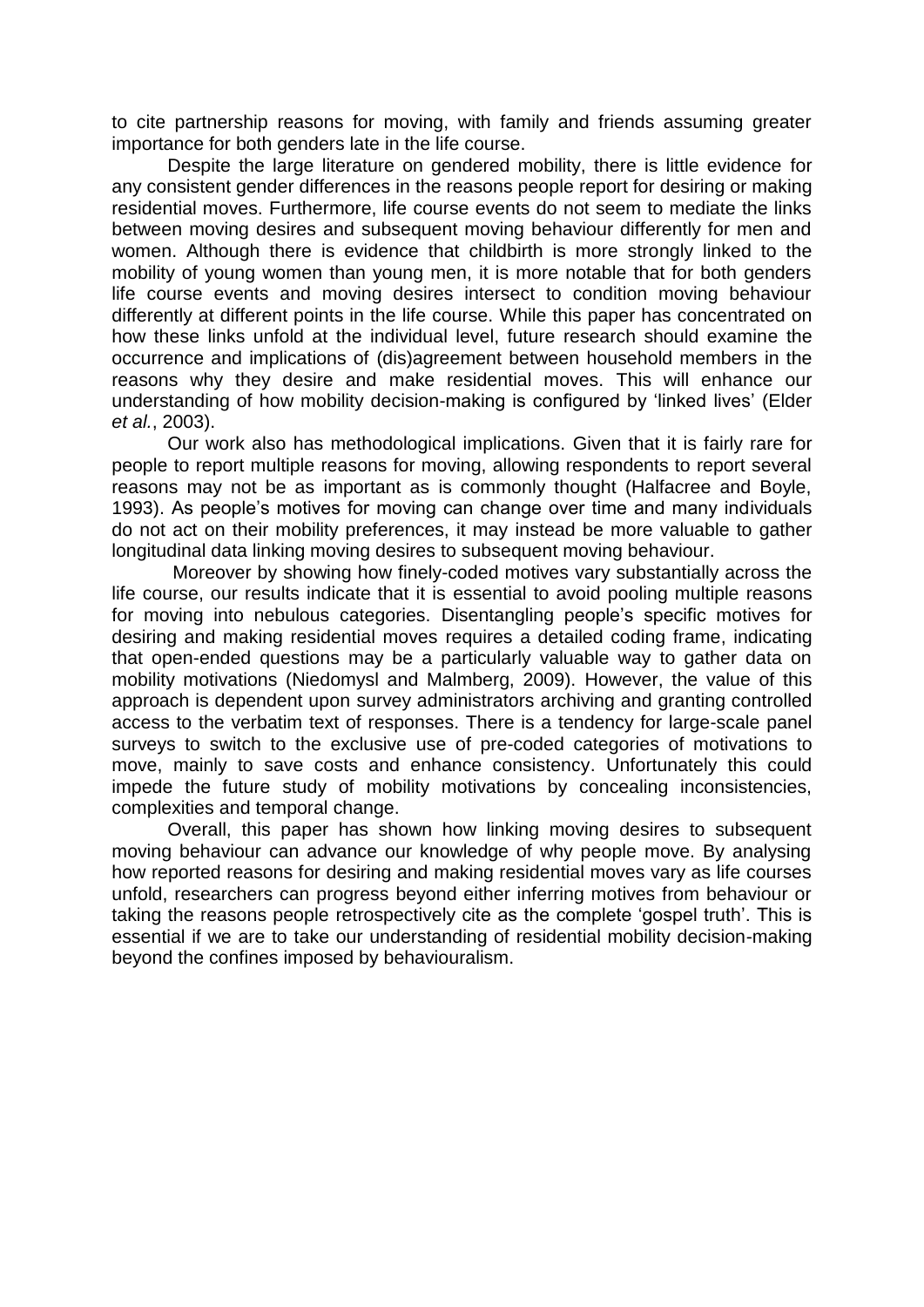#### **References**

Allison PD. 2009. *Fixed Effects Regression Models*. SAGE: London.

Berrington A, Stone J, Falkingham J. 2009. The changing living arrangements of young adults in the UK. *Population Trends* **138**: 27–37.

Böheim R, Taylor MP. 2002. Tied down or room to move? Investigating the relationships between housing tenure, employment status and residential mobility in Britain. *Scottish Journal of Political Economy* **49**: 369–392. DOI: 10.1111/1467- 9485.00237.

Böheim R, Taylor MP. 2007. From the dark end of the street to the bright side of the road? The wage returns to migration in Britain. *Labour Economics* **14**: 99–117. DOI:10.1016/j.labeco.2005.04.004.

Boyle P, Feng Z, Gayle V. 2009 A new look at family migration and women's employment status. *Journal of Marriage and Family* **71**: 417–431. DOI:10.1111/j.1741-3737.2009.00608.x.

Brown LA, Moore EG. 1970. The intra-urban migration process: A perspective. *Geografiska Annaler, Series B* **52**: 1–13.

Buck N. 2000. Using panel surveys to study migration and residential mobility. In *Researching Social and Economic Change: The Uses of Household Panel Studies*, Rose D (ed). Routledge: London; 250–272.

Chen Y, Rosenthal SS. 2008. Local amenities and life-cycle migration: Do people move for jobs or fun?. *Journal of Urban Economics* **64**: 519–537. DOI:10.1016/j.jue.2008.05.005.

Clark WAV, Ledwith V. 2006. Mobility, housing stress, and neighborhood contexts: Evidence from Los Angeles. *Environment and Planning A* **38**: 1077–1093. DOI:10.1068/a37254

Clark WAV, Maas R. 2012. Interpreting migration through the prism of reasons for moves: What can we learn about the economic returns to migration from survey data? *California Center for Population Research Online Working Paper Series* PWP-CCPR-2012-017. Available at: < http://papers.ccpr.ucla.edu/> (accessed 17/12/13).

Cooke TJ. 2008. Migration in a family way. *Population, Space and Place* **14**: 255– 265. DOI:10.1002/psp.500.

Coulter R. 2013. Wishful thinking and the abandonment of moving desires over the life course. *Environment and Planning A* **45**: 1944–1962. DOI:10.1068/a45314.

Coulter R, van Ham M, Feijten P. 2011. A longitudinal analysis of moving desires, expectations and actual moving behaviour. *Environment and Planning A* **43**: 2742– 2760. DOI:10.1068/a44105.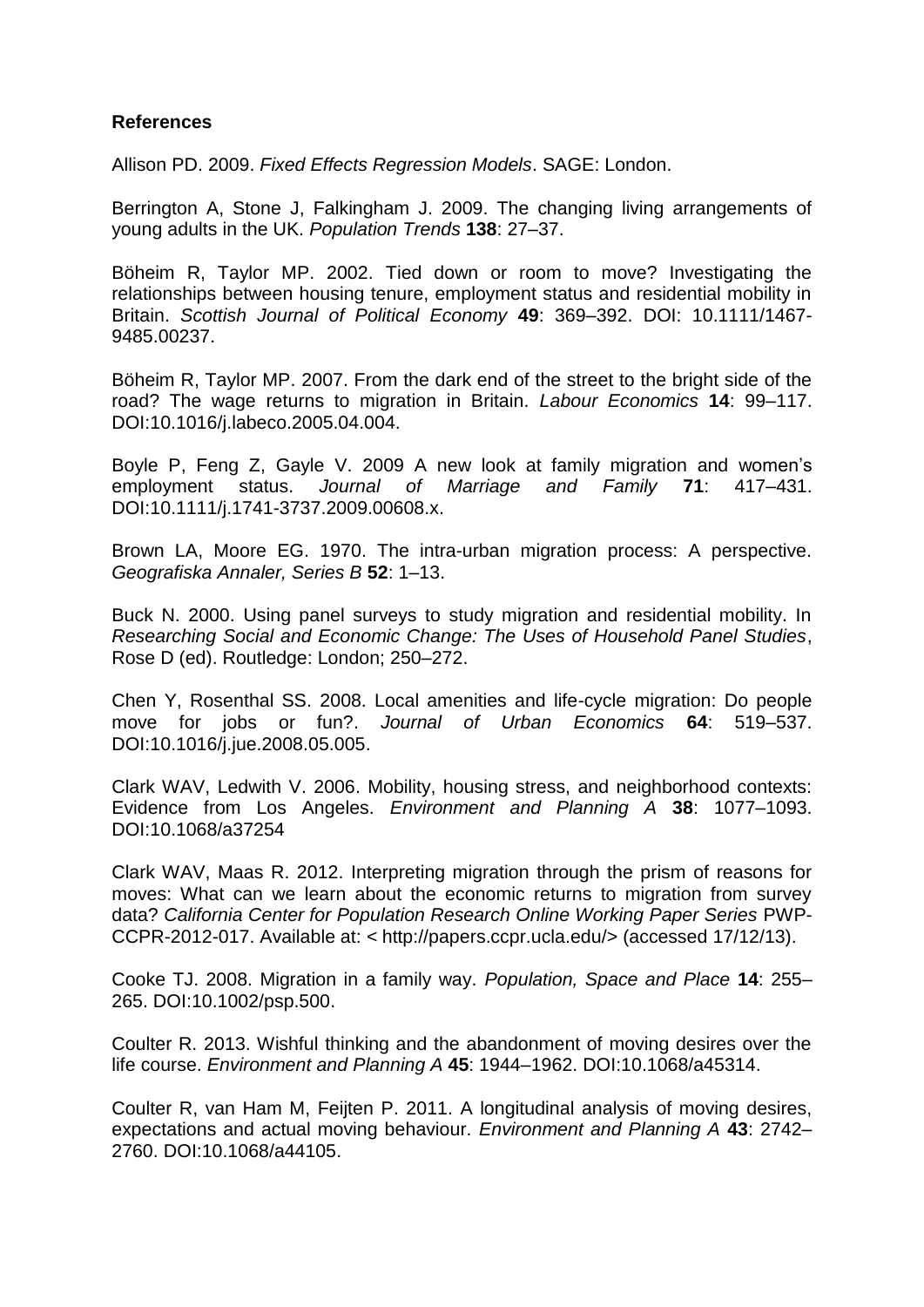De Groot C, Mulder CH, Das M, Manting D. 2011. Life events and the gap between intention to move and actual mobility. *Environment and Planning A* **43**: 48–66. DOI:10.1068/a4318.

Dennett A, Stillwell J. 2010. Internal migration in Britain, 2000-01, examined through an area classification framework. *Population, Space and Place* **16**: 517–538. DOI:10.1002/psp.554.

Department for Work and Pensions (DWP) 2012. Housing Benefit: Under-occupation of social housing impact assessment. *Welfare Reform Act 2012 Impact Assessments*. Available at: <https://www.gov.uk/government/publications/socialsector-housing-under-occupation-impact-assessment> (accessed 17/12/13).

Dixon S. 2003. Migration within Britain for job reasons. *Labour Market Trends* **111**: 191–201.

Duncombe W, Robbins M, Wolf DA. 2001. Retire to where? A discrete choice model of residential location. *International Journal of Population Geography* **7**: 281–293. DOI:10.1002/ijpg.227.

Elder GH, Johnson MK, Crosnoe R. 2003. The emergence and development of life course theory. In *Handbook of the Life Course*, Mortimer J, Shanahan M (eds). Kluwer Academic/Plenum Publishers: New York; 3–19.

Evandrou M, Falkingham J, Green M. 2010. Migration in later life: Evidence from the British Household Panel Study. *Population Trends* **141**: 74–91.

Feijten P. 2005. *Life Events and the Housing Career: A Retrospective Analysis of Timed Effects*. Eburon: Delft.

Fielding T. 1992. Migration and culture. In *Migration Processes and Patterns Volume 1: Research Progress and Prospects*, Champion T, Fielding T (eds). Belhaven Press: London; 201–212.

Fielding T. 2012. *Migration in Britain: Paradoxes of the Present, Prospects for the Future*. Edward Elgar: Cheltenham.

Geist C, McManus P. 2008. Geographical mobility over the life course: Motivations and implications. *Population, Space and Place* **14**: 283–303. DOI:10.1002/psp.508.

Geist C, McManus P. 2012. Different reasons, different results: Implications of migration by gender and family status. *Demography* **49**: 197–217. DOI: 10.1007/s13524-011-0074-8.

Halfacree KH, Boyle PJ. 1993. The challenge facing migration research: the case for a biographical approach. *Progress in Human Geography* **17**: 333–348. DOI: 10.1177/030913259301700303.

Kley S. 2011. Explaining the stages of migration within a life-course framework. *European Sociological Review* **27**: 469–486. DOI:10.1093/esr/jcq020.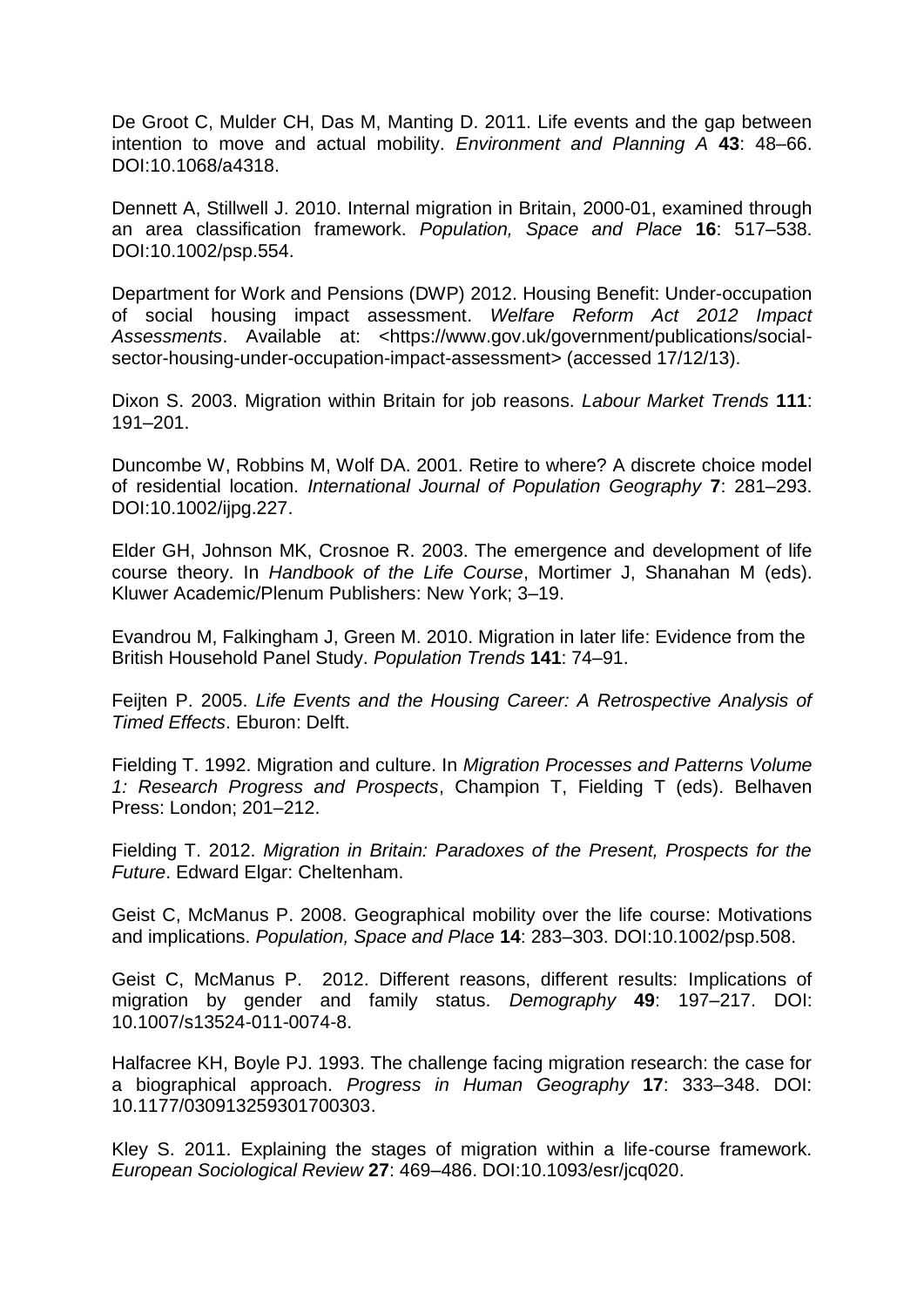Lundholm E, Garvill J, Malmberg G, Westin K. 2004. Forced or free movers? The motives, voluntariness and selectivity of interregional migration in the Nordic countries. *Population, Space and Place* **10**: 59–72. DOI:10.1002/psp.315.

Morrison PS, Clark WAV. 2011. Internal migration and employment: Macro flows and micro motives. *Environment and Planning A* **43**: 1948–1964. DOI:10.1068/a43531.

Mulder CH. 2007. The family context and residential choice: A challenge for new research. *Population, Space and Place* **13**: 265–278. DOI:10.1002/psp.456.

Niedomysl T. 2011. How migration motives change over migration distance: Evidence on variation across socio-economic and demographic groups. *Regional Studies* **45**: 843–855. DOI:10.1080/00343401003614266.

Niedomysl T, Malmberg B. 2009. Do open‐ended survey questions on migration motives create coder variability problems? *Population, Space and Place*. **15**: 79–87. DOI: 10.1002/psp.493.

Nowok B, van Ham M, Findlay AM, Gayle V. 2013. Does migration make you happy? A longitudinal study of internal migration and subjective well-being. *Environment and Planning A* **45**: 986–1002. DOI:10.1068/a45287.

Rabe B, Taylor M. 2010. Residential mobility, quality of neighbourhood and life course events. *Journal of the Royal Statistical Society: Series A* **173**: 531–555. DOI: 10.1111/j.1467-985X.2009.00626.x.

Rossi PH. 1955. *Why Families Move: A Study in the Social Psychology of Urban Residential Mobility*. Free Press: Glencoe IL.

Schuman H, Scott J. 1987. Problems in the use of survey questions to measure public opinion. *Science* **236**: 957–959.

Schwarz N. 2012. Why researchers should think "real-time": A cognitive rationale. In *Handbook of Research Methods for Studying Daily Life*, Mehl MR, Conner TS (eds). Guilford Press: New York; 22–42.

Taylor MF, Brice J, Buck N, Prentice-Lane E. 2010. *British Household Panel Survey User Manual Volume A: Introduction, Technical Report and Appendices.* University of Essex: Colchester.

Uhrig SCN. 2008. The nature and causes of attrition in the British Household Panel Survey. *ISER Working Paper Series 2008-05*. University of Essex: Colchester.

van Ham M. 2002. *Job Access, Workplace Mobility, and Occupational Achievement*. Eburon: Delft.

van Ham M. 2012. Housing behaviour. In *The SAGE Handbook of Housing*, Clapham DF, Clark WAV, Gibb K (eds). SAGE: London; 47-65.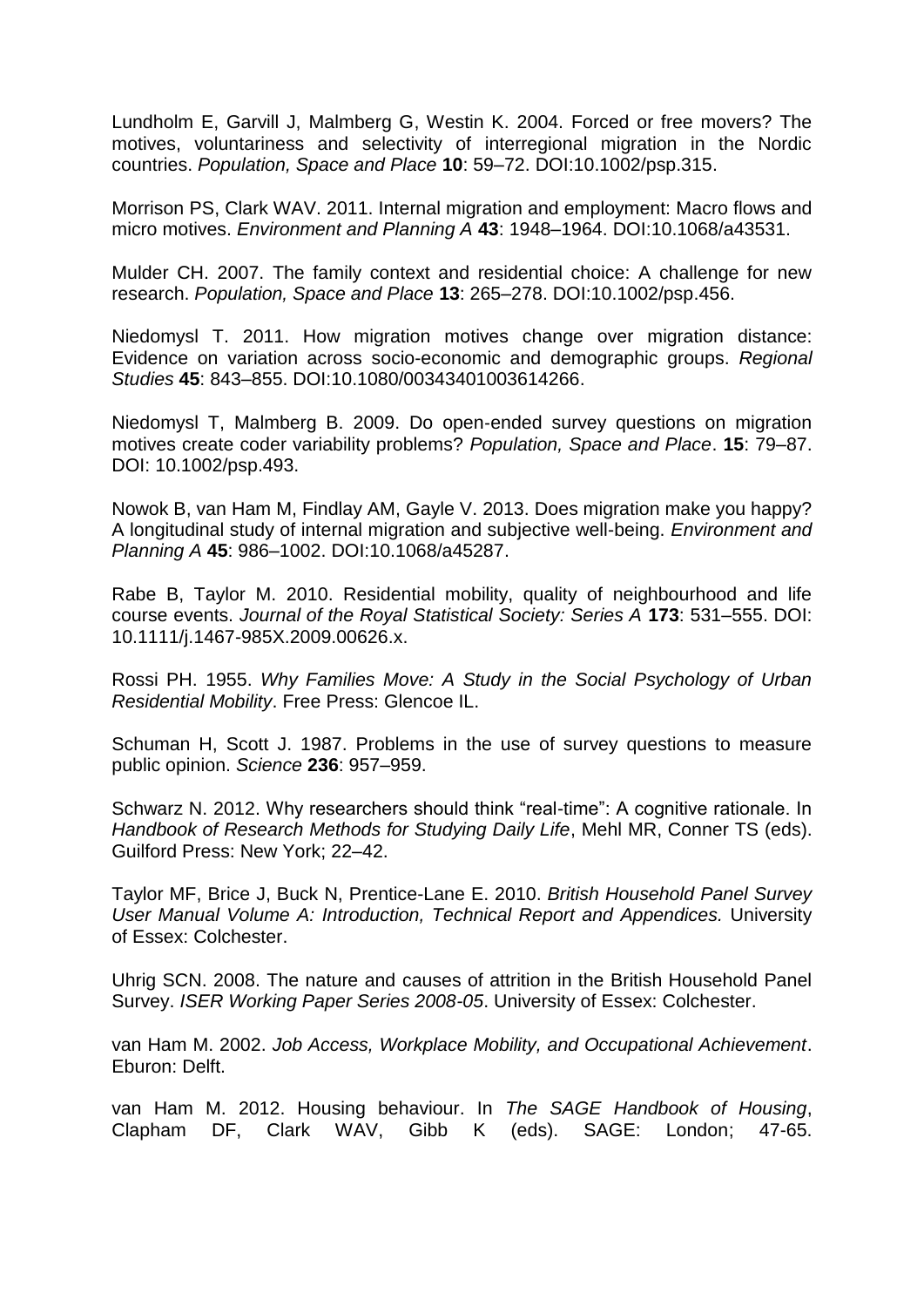



*Note*: 'Others' comprises those reporting health, other, retirement and no reason. Cross-sectional response weights.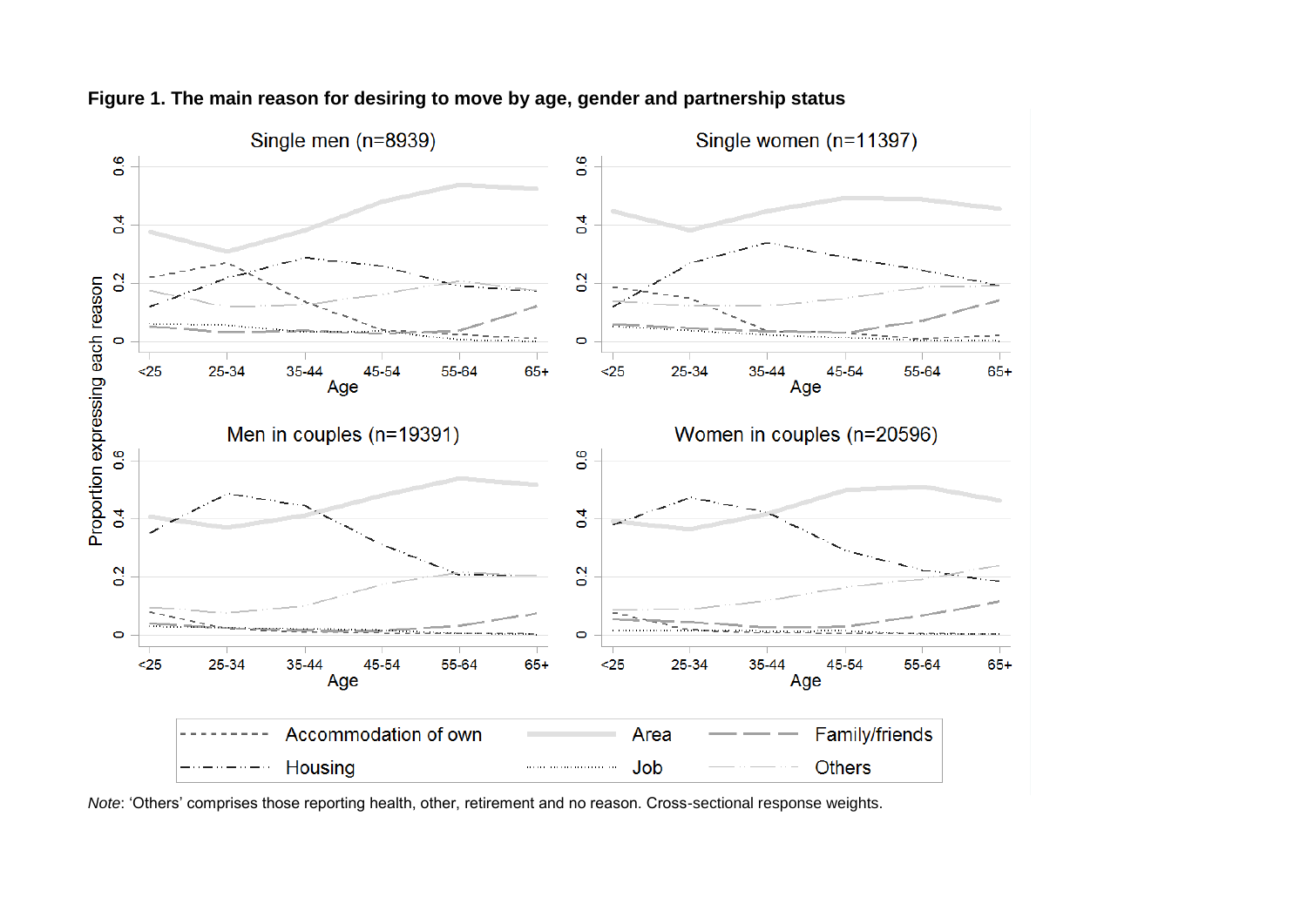| Variable                  |       | Men   | Women |       |  |  |
|---------------------------|-------|-------|-------|-------|--|--|
|                           | $\%$  | N     | %     | N     |  |  |
| Age                       |       |       |       |       |  |  |
| $25$                      | 13.78 | 11593 | 12.89 | 12849 |  |  |
| 25-34                     | 19.02 | 16000 | 18.33 | 18278 |  |  |
| 35-44                     | 19.48 | 16386 | 19.06 | 19003 |  |  |
| 45-54                     | 16.87 | 14193 | 16.63 | 16579 |  |  |
| 55-64                     | 13.28 | 11168 | 13.21 | 13166 |  |  |
| $65+$                     | 17.56 | 14770 | 19.88 | 19822 |  |  |
| Partnership status        |       |       |       |       |  |  |
| single                    | 30.58 | 25723 | 36.36 | 36248 |  |  |
| couple                    | 69.42 | 58387 | 63.64 | 63449 |  |  |
| Moving desires            |       |       |       |       |  |  |
| no desire to move         | 66.32 | 55780 | 67.91 | 67704 |  |  |
| desires to move           | 33.68 | 28330 | 32.09 | 31993 |  |  |
| Residential move t-1 to t |       |       |       |       |  |  |
| no move                   | 87.92 | 73947 | 88.78 | 88507 |  |  |
| moved                     | 12.08 | 10163 | 11.22 | 11190 |  |  |
| N person-years            |       | 84110 |       | 99697 |  |  |
| N individuals             |       | 11183 |       | 12396 |  |  |

## **Table 1. Sample summary statistics**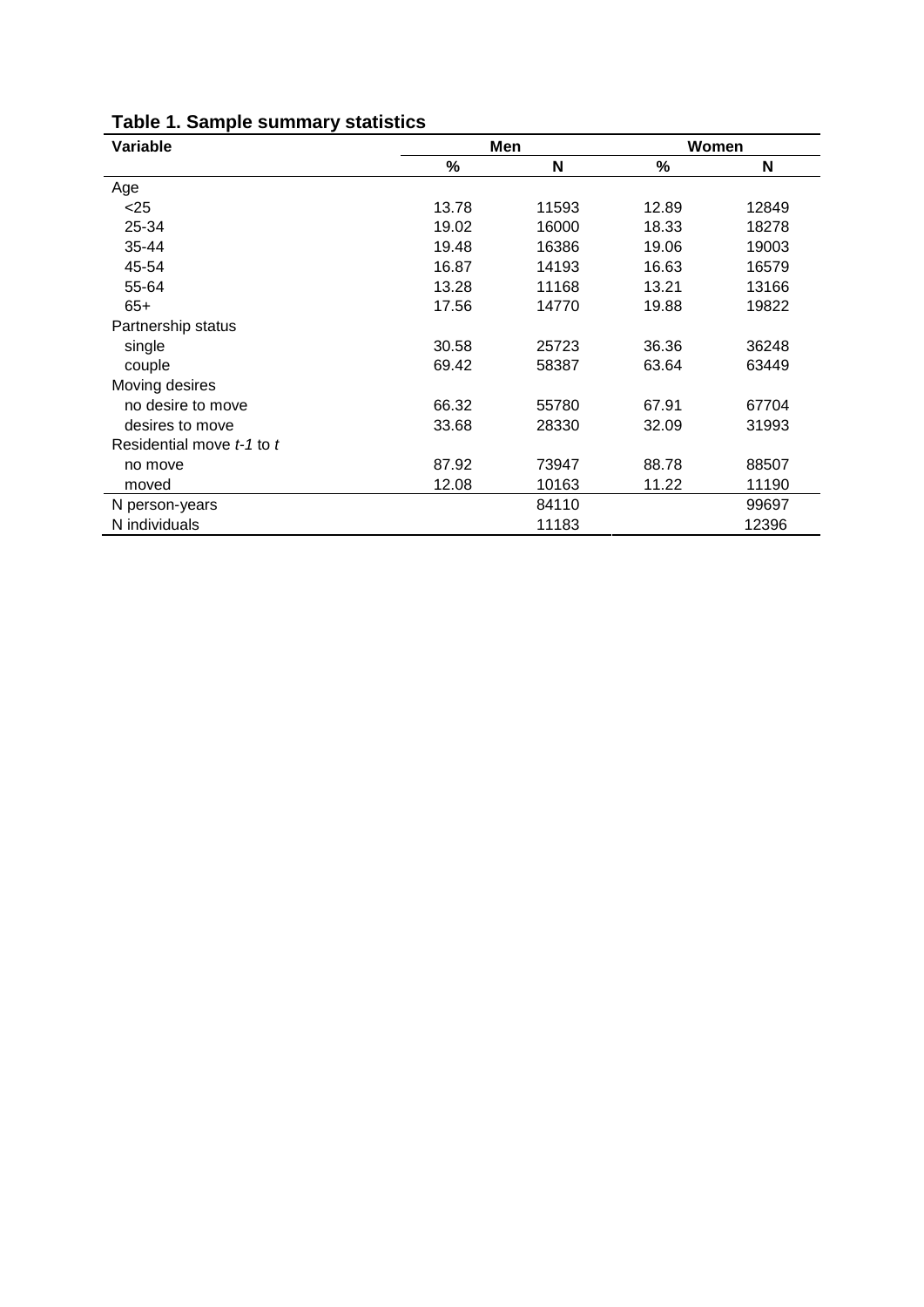## **Tables 2a and 2b. Self-reported reasons for moving by age, gender and partnership status**

| <b>Partnership</b> |       | Reason(s) reported by movers (row %) |       |           |                    |        |        |         |            |             |               |        |
|--------------------|-------|--------------------------------------|-------|-----------|--------------------|--------|--------|---------|------------|-------------|---------------|--------|
| status             | Age   | Accom.<br>of own                     | Area  | Education | Family<br>/friends | Forced | Health | Housing | Job (self) | Partnership | <b>Others</b> | movers |
| Single             | $35$  | 10.58                                | 4.39  | 19.06     | 13.83              | 10.50  | 0.40   | 14.65   | 20.91      | 7.63        | 12.21         | 3401   |
|                    | 35-54 | 7.30                                 | 6.59  | $\star$   | 6.47               | 8.97   | 2.89   | 15.89   | 11.68      | 32.52       | 17.40         | 580    |
|                    | $55+$ | 2.24                                 | 13.46 | $\star$   | 13.92              | 11.49  | 23.43  | 17.40   | 4.00       | 8.55        | 15.31         | 258    |
| Couple             | $35$  | 7.52                                 | 10.37 | 0.80      | 4.05               | 3.98   | 1.14   | 34.93   | 10.90      | 26.64       | 12.71         | 3442   |
|                    | 35-54 | 1.82                                 | 14.67 | 0.32      | 4.10               | 4.21   | 2.10   | 38.61   | 14.48      | 12.88       | 20.64         | 1877   |
|                    | $55+$ | *                                    | 16.97 | $\ast$    | 12.87              | 5.36   | 17.47  | 26.03   | 5.76       | 3.54        | 25.99         | 605    |

#### **Table 2a. Men**

#### **Table 2b. Women**

| Partnership<br>status | Reason(s) reported by movers (row %) |                  |       |           |                    |        |        |         |            |             |        | N      |
|-----------------------|--------------------------------------|------------------|-------|-----------|--------------------|--------|--------|---------|------------|-------------|--------|--------|
|                       | Age                                  | Accom.<br>of own | Area  | Education | Family/<br>friends | Forced | Health | Housing | Job (self) | Partnership | Others | movers |
| Single                | $35$                                 | 9.90             | 5.59  | 18.65     | 12.27              | 9.70   | .09    | 17.90   | 16.63      | 10.23       | 11.18  | 3552   |
|                       | 35-54                                | 3.57             | 9.32  |           | 8.94               | 7.81   | 2.86   | 26.92   | 10.35      | 26.81       | 15.59  | 682    |
|                       | $55+$                                | 2.17             | 12.81 | $\star$   | 22.27              | 7.32   | 30.76  | 18.42   | 1.23       | 3.02        | 12.53  | 617    |
| Couple                | $35$                                 | 7.73             | 10.16 | 0.97      | 3.80               | 4.68   | .33    | 36.06   | 8.14       | 24.86       | 15.55  | 4151   |
|                       | 35-54                                | 1.97             | 15.26 | $\star$   | 5.22               | 3.78   | 3.32   | 40.66   | 8.38       | 11.84       | 23.80  | 1662   |
|                       | $55+$                                |                  | 16.92 | $\star$   | 13.55              | 4.86   | 18.21  | 28.78   | 3.86       | 3.13        | 23.53  | 526    |

*Note*: \*=cell contains <5 cases. Row values exceed 100% as respondents could report more than one reason for moving. 'Others' comprises those reporting moving for other's job, retirement, other reason or no reason. Cross-sectional response weights.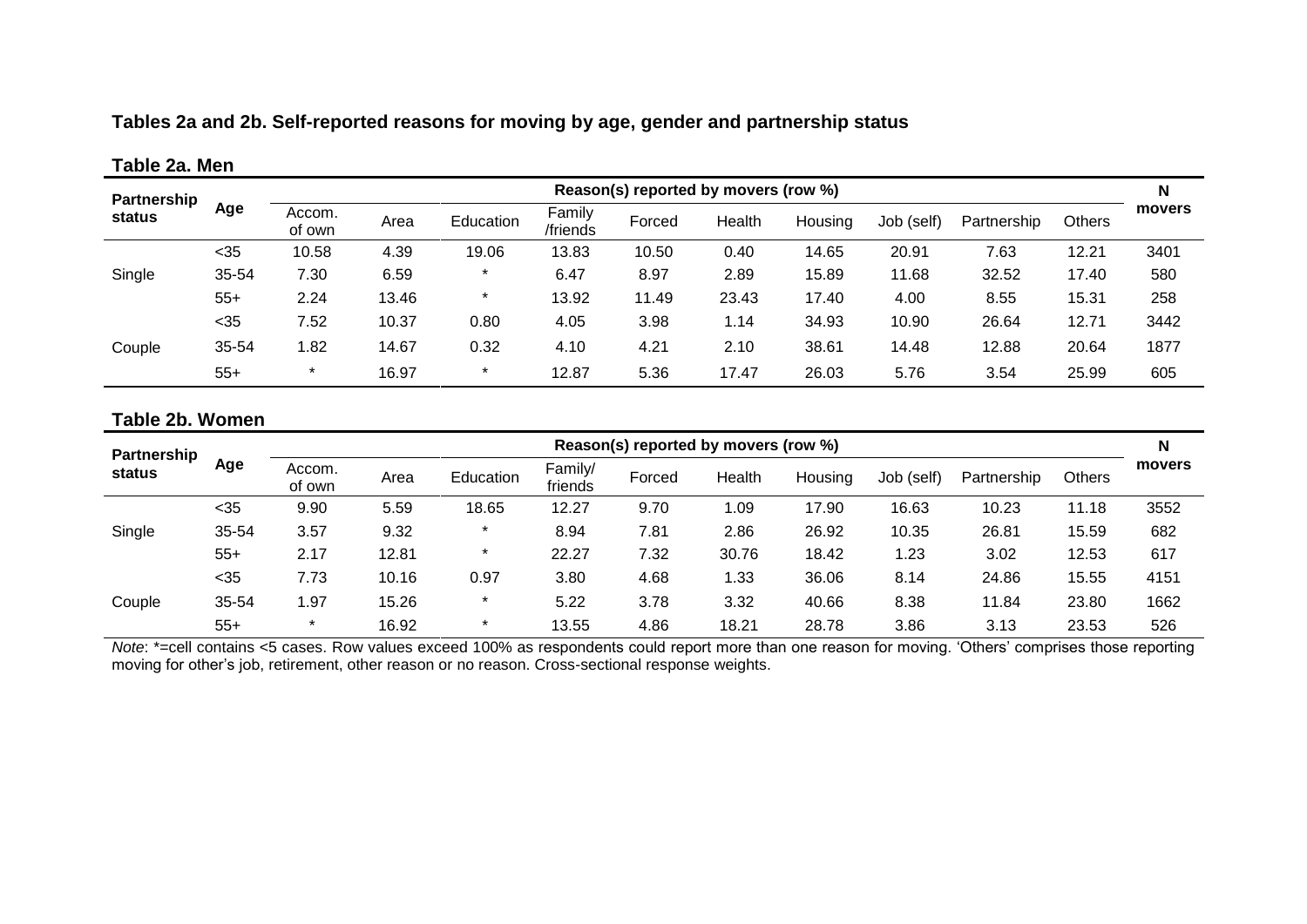| Tables 3a and 3b. Moving desires at $t$ -1 against the reasons reported for having moved at $t$ |  |  |  |
|-------------------------------------------------------------------------------------------------|--|--|--|
|-------------------------------------------------------------------------------------------------|--|--|--|

| <b>Moving desires</b> | <b>Percent</b>         |                  |       |           |                    | Reason for moving at t (row %) |         |         |               |             |        | <b>N</b> |
|-----------------------|------------------------|------------------|-------|-----------|--------------------|--------------------------------|---------|---------|---------------|-------------|--------|----------|
| at $t-1$              | movina<br>$t-1$ to $t$ | Accom.<br>of own | Area  | Education | Family/<br>friends | Forced                         | Health  | Housing | Job<br>'self) | Partnership | Others | movers   |
| No desire to move     | 4.77                   | 5.68             | 5.62  | 9.11      | 8.87               | 9.19                           | 4.43    | 23.98   | 14.97         | 13.43       | 16.24  | 2864     |
| Desired to move       | 15.10                  | 6.99             | 14.54 | 3.57      | 7.23               | 5.71                           | 3.59    | 34.08   | 13.21         | 9.02        | 16.69  | 4377     |
| Desired to move for:  |                        |                  |       |           |                    |                                |         |         |               |             |        |          |
| accom, of own         | 24.73                  | 31.30            | 5.63  | 3.94      | 8.79               | 4.05                           |         | 17.89   | 13.00         | 16.71       | 11.69  | 441      |
| area                  | 10.69                  | 4.84             | 26.08 | 4.81      | 8.29               | 5.98                           | 3.55    | 23.72   | 13.05         | 7.80        | 17.53  | 1339     |
| family/friends        | 18.55                  | 7.90             | 11.97 | 7.41      | 33.51              | 8.01                           | 2.91    | 12.46   | 20.59         | 6.62        | 10.56  | 175      |
| housing               | 18.15                  | 3.60             | 9.75  | 1.32      | 3.49               | 5.00                           | 1.89    | 57.57   | 8.38          | 7.95        | 14.43  | 1598     |
| job                   | 28.37                  | 5.65             | 8.01  | 5.89      | 6.69               | 2.39                           | $\star$ | 11.17   | 54.51         | 6.20        | 19.12  | 191      |
| other reasons         | 15.38                  | 5.05             | 10.59 | 4.60      | 6.33               | 8.19                           | 10.75   | 20.17   | 11.97         | 10.87       | 24.37  | 633      |
| N movers              | 7241                   | 487              | 764   | 464       | 505                | 521                            | 229     | 2196    | 978           | 950         | 1088   | 7241     |

#### **Table 3a. Men**

#### **Table 3b. Women**

|                                         | <b>Percent</b>       |                  |       |           |                    | Reason for moving at t (row %) |         |         |               |             |               | N      |
|-----------------------------------------|----------------------|------------------|-------|-----------|--------------------|--------------------------------|---------|---------|---------------|-------------|---------------|--------|
| <b>Moving desires</b><br>at <i>t</i> -1 | moving<br>$t-1$ to t | Accom.<br>of own | Area  | Education | Family<br>/friends | Forced                         | Health  | Housing | Job<br>(self) | Partnership | <b>Others</b> | movers |
| No desire to move                       | 4.42                 | 5.54             | 6.93  | 8.21      | 8.77               | 8.32                           | 7.87    | 25.40   | 9.10          | 15.66       | 15.01         | 3151   |
| Desired to move                         | 15.94                | 6.30             | 13.75 | 3.39      | 9.19               | 5.54                           | 4.35    | 35.32   | 10.15         | 10.13       | 17.05         | 5162   |
| Desired to move for:                    |                      |                  |       |           |                    |                                |         |         |               |             |               |        |
| accom, of own                           | 35.21                | 32.41            | 4.87  | 5.04      | 5.64               | 4.26                           | $\star$ | 20.23   | 8.82          | 21.05       | 10.54         | 478    |
| area                                    | 12.08                | 5.17             | 23.26 | 3.94      | 7.93               | 7.26                           | 4.04    | 24.47   | 11.87         | 10.71       | 16.22         | 1708   |
| family/friends                          | 17.12                | 2.83             | 6.43  | 5.59      | 46.79              | 3.73                           | 3.10    | 14.52   | 7.70          | 9.16        | 13.99         | 296    |
| housing                                 | 18.77                | 2.42             | 10.01 | 1.46      | 5.30               | 4.20                           | 3.13    | 58.04   | 5.71          | 7.43        | 15.61         | 1867   |
| job                                     | 30.57                | 5.23             | 8.09  | 7.32      | 11.53              | 6.11                           |         | 12.73   | 45.71         | 9.31        | 26.27         | 166    |
| other reasons                           | 14.57                | 5.10             | 10.19 | 4.44      | 8.21               | 6.40                           | 12.09   | 23.88   | 12.03         | 9.80        | 26.56         | 647    |
| N movers                                | 8313                 | 510              | 869   | 456       | 650                | 567                            | 383     | 2648    | 795           | 1215        | 1326          | 8313   |

*Notes*: \* =cell contains <5 cases. Row values exceed 100% as respondents could report more than one reason for moving. The 'other reasons' row contains cases where the respondent desired to move for health reasons, retirement, other reasons or no reason. The 'others' column contains cases where the respondent reported moving for other's job, retirement, other reasons or no reason. Cross-sectional response weights.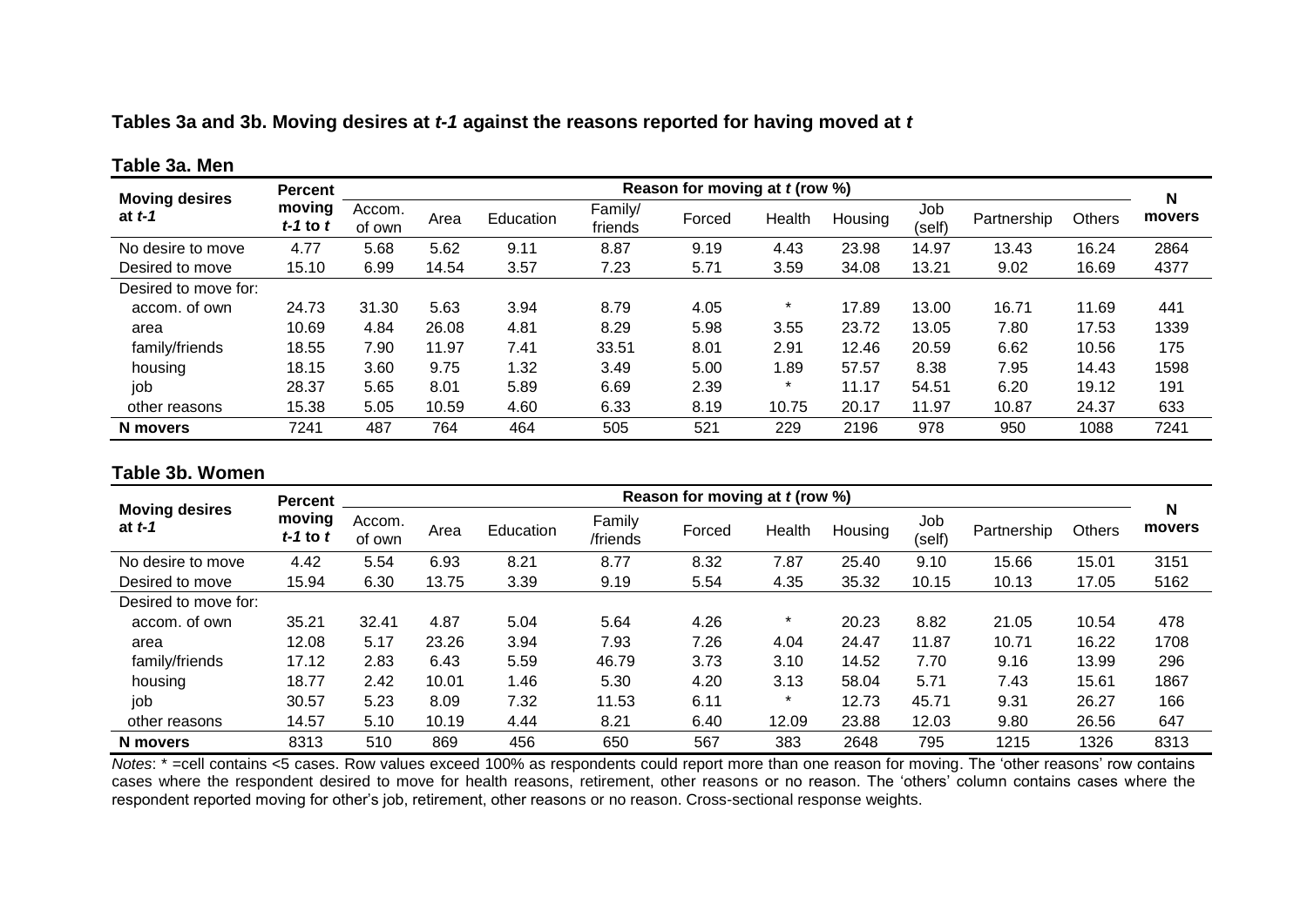|                                   | Model 1       |           | <b>Model 2</b> |           | Model 3      |           | Model 4      |           |  |
|-----------------------------------|---------------|-----------|----------------|-----------|--------------|-----------|--------------|-----------|--|
| <b>Variables</b>                  | Men < 35      |           | Women <35      |           | $Men = 35$   |           | Women>=35    |           |  |
|                                   | Coeff.        | <b>SE</b> | Coeff.         | <b>SE</b> | Coeff.       | <b>SE</b> | Coeff.       | <b>SE</b> |  |
| Control variables (lagged to t-1) |               |           |                |           |              |           |              |           |  |
| Age                               | 0.038         | 0.042     | $-0.125**$     | 0.038     | $-0.055$     | 0.051     | $-0.134**$   | 0.044     |  |
| Age <sup>2</sup>                  | $-0.001$      | 0.001     | $0.002**$      | 0.001     | 0.001        | 0.000     | $0.002***$   | 0.000     |  |
| Log household income              | 0.044         | 0.047     | 0.005          | 0.049     | 0.048        | 0.058     | $-0.100$     | 0.057     |  |
| Housing tenure (ref own)          |               |           |                |           |              |           |              |           |  |
| social rent                       | 0.258         | 0.146     | $-0.145$       | 0.134     | $-0.040$     | 0.225     | $-0.328$     | 0.209     |  |
| private rent                      | $1.674***$    | 0.112     | $1.224***$     | 0.100     | $1.074***$   | 0.187     | $0.622**$    | 0.192     |  |
| Roomstress                        | 1.286***      | 0.140     | $0.933***$     | 0.155     | $-0.070$     | 0.234     | $-0.627*$    | 0.244     |  |
| Desires to move (ref no desire)   |               |           |                |           |              |           |              |           |  |
| desire: accom. of own             | 1.474***      | 0.141     | 1.898***       | 0.159     | $1.433**$    | 0.491     | 2.462***     | 0.435     |  |
| desire: area                      | 1.072***      | 0.096     | 1.249***       | 0.087     | 1.490***     | 0.128     | 1.757***     | 0.111     |  |
| desire: family/friends            | 1.365***      | 0.264     | 1.506***       | 0.194     | 2.683***     | 0.273     | 2.247***     | 0.198     |  |
| desire: health                    | 1.524***      | 0.403     | 0.892          | 0.628     | 2.265***     | 0.232     | 2.240***     | 0.184     |  |
| desire: housing                   | 1.483***      | 0.085     | 1.684***       | 0.079     | $2.027***$   | 0.126     | 2.315***     | 0.113     |  |
| desire: job                       | 1.990***      | 0.206     | $1.943***$     | 0.237     | 2.789***     | 0.322     | 2.710***     | 0.405     |  |
| desire: retirement                |               |           |                |           | 2.952***     | 0.444     | 2.654***     | 0.480     |  |
| desire: other reason              | $1.418***$    | 0.138     | 1.582***       | 0.130     | 2.095***     | 0.163     | 2.087***     | 0.174     |  |
| desire: no reason given           | 1.659**       | 0.545     | 0.813          | 0.525     | 0.813        | 0.744     | $2.071***$   | 0.532     |  |
| Mean local house price            | $-0.035**$    | 0.012     | $-0.029*$      | 0.012     | $-0.030$     | 0.017     | $-0.038*$    | 0.018     |  |
| Life events $(t-1)$ to $t$ )      |               |           |                |           |              |           |              |           |  |
| Started cohabiting                | 2.794***      | 0.134     | 2.412***       | 0.117     | 2.219***     | 0.264     | $2.227***$   | 0.265     |  |
| Got married                       | $0.706***$    | 0.133     | 0.938***       | 0.122     | 0.518        | 0.316     | $0.982**$    | 0.301     |  |
| Split from partner                | 2.269***      | 0.156     | 1.833***       | 0.119     | 2.367***     | 0.256     | $2.511***$   | 0.238     |  |
| Lag of split from partner         | $0.482**$     | 0.179     | $0.558***$     | 0.136     | $0.861***$   | 0.258     | $1.154***$   | 0.240     |  |
| Widowed                           |               |           |                |           |              |           | $0.609*$     | 0.287     |  |
| New baby                          | $0.249*$      | 0.103     | 0.395***       | 0.099     |              |           |              |           |  |
| Lag of new baby                   |               |           | $0.225*$       | 0.100     |              |           |              |           |  |
| Entered employment                | $0.382**$     | 0.130     | $0.294**$      | 0.105     |              |           |              |           |  |
| Lag of entered emp'ment           | $-0.294*$     | 0.131     |                |           |              |           |              |           |  |
| Changed job/employer              | 0.368***      | 0.071     | $0.313***$     | 0.072     | $0.556***$   | 0.130     | $0.333**$    | 0.127     |  |
| Became unemployed                 | 0.285         | 0.158     | $0.540**$      | 0.171     | $0.549*$     | 0.230     | $0.759**$    | 0.251     |  |
| <b>Exited labour force</b>        | $0.649**$     | 0.216     | $0.616***$     | 0.118     | $0.929**$    | 0.291     | $0.658***$   | 0.181     |  |
| Lag of exited labour force        | $0.601**$     | 0.218     | $0.278*$       | 0.115     |              |           |              |           |  |
| Retired                           |               |           |                |           | $0.715***$   | 0.160     | $0.509***$   | 0.128     |  |
| Lag of retired                    |               |           |                |           | 0.383        | 0.197     |              |           |  |
| N person-years                    | 13053         |           | 15394          |           | 10375        |           | 12940        |           |  |
| Log pseudolikelihood              | -3365.886     |           | -3843.922      |           | -2163.088    |           | -2651.780    |           |  |
| Null log pseudolikelihood         | -4443.130     |           | -4998.351      |           | $-2631.708$  |           | $-3251.896$  |           |  |
| Wald chi <sup>2</sup> (d.f.)      | 1248.974 (26) |           | 1382.734 (26)  |           | 653.996 (25) |           | 788.389 (25) |           |  |
| McFadden's pseudo r <sup>2</sup>  | 0.242         |           | 0.231          |           | 0.178        |           | 0.185        |           |  |

## **Table 4. Fixed effects logit models of residential mobility by age and gender**

*Note*: \*\*\*=*p*<0.001 \*\*=*p*<0.01 \*=*p*<0.05. Panel robust standard errors.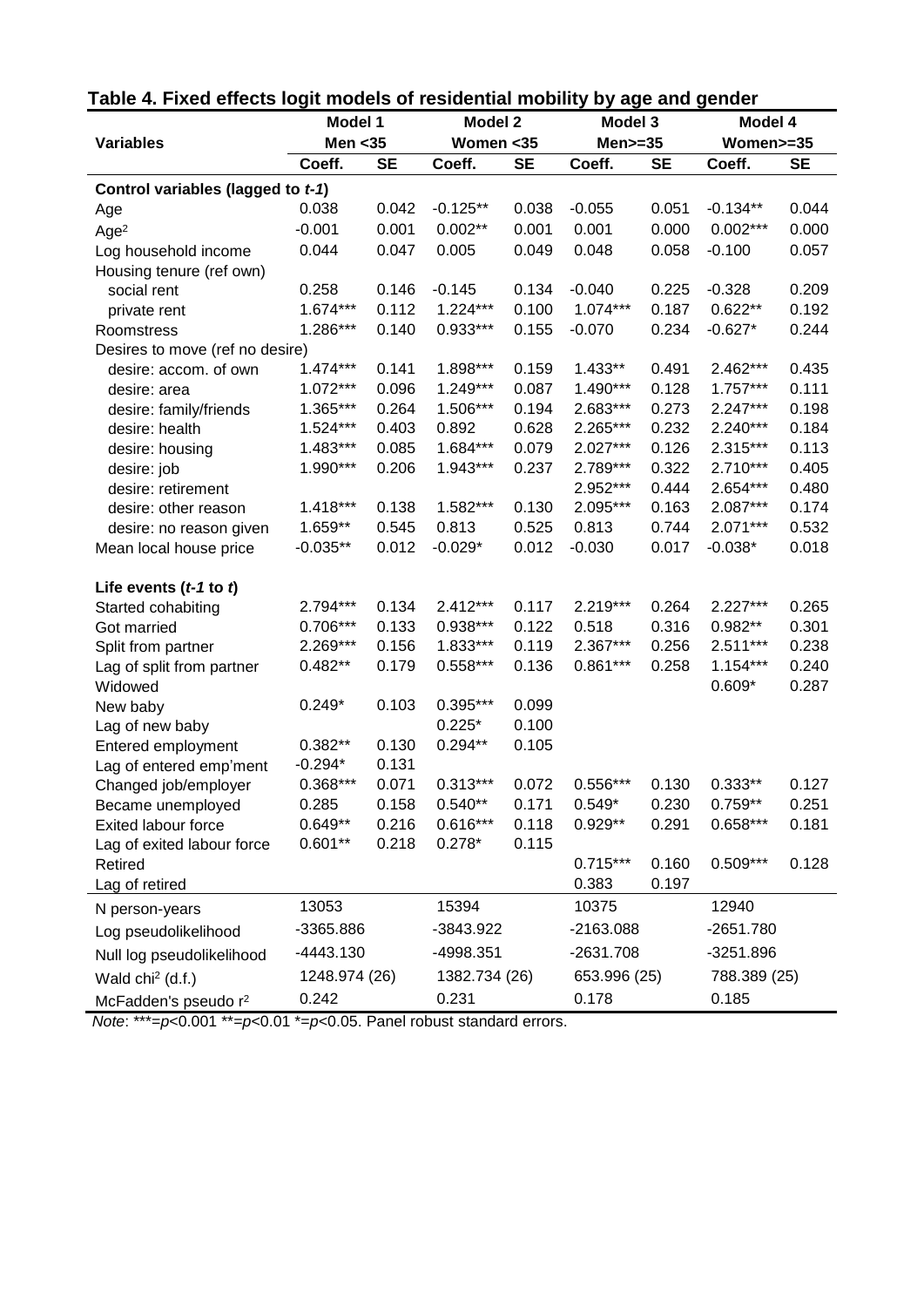| Reason                      | in<br>open-ended<br>question<br>given<br>Reasons                                                                                                                                                                      |               | Frequency (column %) |  |
|-----------------------------|-----------------------------------------------------------------------------------------------------------------------------------------------------------------------------------------------------------------------|---------------|----------------------|--|
|                             | (LKMOVY)                                                                                                                                                                                                              | Men           | Women                |  |
| Accommodation of<br>own     | Wants own accommodation/to form own household<br>(NB wants to purchase dwelling is coded with<br>housing).                                                                                                            | 1718 (6.06)   | 1427 (4.46)          |  |
| Area                        | Dislikes isolation; wants a more rural environment;<br>dislikes urban environment; dislikes traffic; dislikes<br>crime/feels unsafe; noise; unfriendly area; wants to<br>move to a specific place; dislikes area.     | 12057 (42.56) | 13732 (42.92)        |  |
| Family/friends              | Wants to be closer to family/friends.                                                                                                                                                                                 | 938 (3.31)    | 1710 (5.34)          |  |
| Health<br>(housing related) | Health reasons (eg. house too damp, house not<br>healthy); wants accommodation without stairs.                                                                                                                        | 713 (2.52)    | 1202 (3.76)          |  |
| Housing                     | Wants larger dwelling; wants smaller or cheaper<br>dwelling; wants to buy a home; wants specific type<br>of dwelling; wants to change other aspects of the<br>dwelling; wants better accommodation; wants<br>privacy. | 8839 (31.20)  | 10119 (31.63)        |  |
| Job                         | Wants to move for a new job or to find work; wants<br>to reduce commute time.                                                                                                                                         | 766 (2.70)    | 586 (1.83)           |  |
| Retirement                  | Wants to move for retirement.                                                                                                                                                                                         | 75 (0.26)     | 50(0.16)             |  |
| Other reasons               | Other; wants a change; for child's education.                                                                                                                                                                         | 3111 (10.98)  | 3042 (9.51)          |  |
| None given                  |                                                                                                                                                                                                                       | 113 (0.40)    | 125 (0.39)           |  |
| Total                       |                                                                                                                                                                                                                       | 28330         | 31993                |  |

# **Appendix Table A1. Coding frame for the main reason for desiring to move**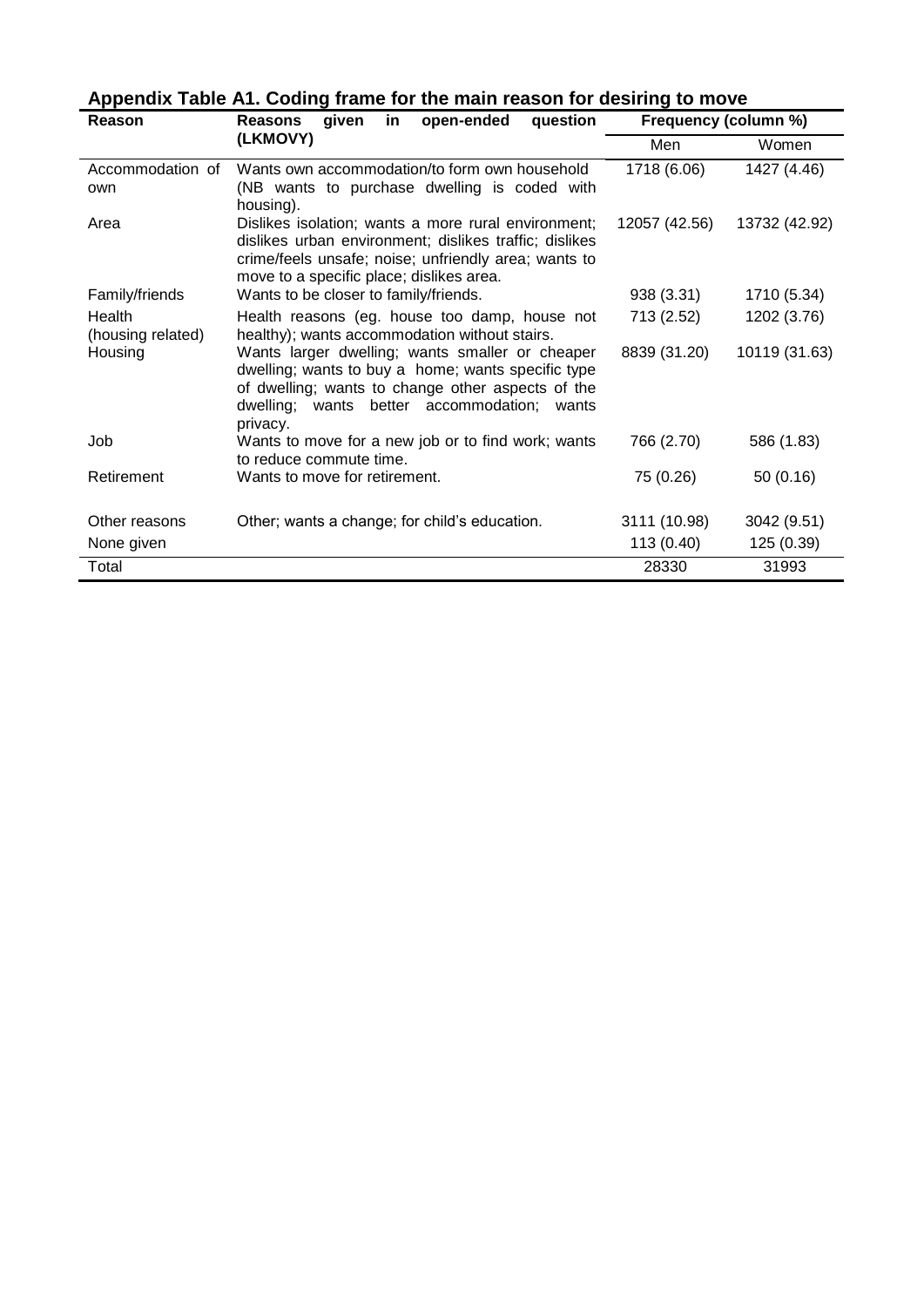| Reason                      | Closed question used to identify people moving for                                                                                                                                                                                            |              | N mentions (column %) |
|-----------------------------|-----------------------------------------------------------------------------------------------------------------------------------------------------------------------------------------------------------------------------------------------|--------------|-----------------------|
|                             | their own job (MOVJB)                                                                                                                                                                                                                         | Men          | Women                 |
| Own job <sup>1</sup>        | Did you move for reasons that were wholly or partly to<br>do with your own job, or employment opportunities?                                                                                                                                  | 1334(13.13)  | 1049(9.37)            |
| Reason                      | Responses to open-ended question about (other)                                                                                                                                                                                                |              | N mentions (column %) |
|                             | main reasons for moving (MOVY)                                                                                                                                                                                                                | Men          | Women                 |
| Accommodation<br>of own     | Moved<br>from<br>family;<br>away<br>wanted<br>own<br>accommodation/form own household/set up with a<br>partner (NB to purchase dwelling is coded with<br>housing).                                                                            | 687 (6.76)   | 714(6.38)             |
| Area                        | Disliked isolation; wanted rural environment; disliked<br>urban environment; disliked traffic; disliked crime/felt<br>unsafe; noise; unfriendly area; wanted to move to a<br>specific place; disliked area.                                   | 898 (8.84)   | 1005 (8.98)           |
| Education                   | Moved to (be closer to) term-time accommodation;<br>moved to college/university; left education/ended<br>course.                                                                                                                              | 890 (8.76)   | 914(8.17)             |
| Family/friends              | Moved (back) in with family; moved to be closer to<br>family; moved in with friends.                                                                                                                                                          | 777 (7.65)   | 897 (8.02)            |
| Forced                      | Evicted/home repossessed/other forced move.                                                                                                                                                                                                   | 720 (7.08)   | 768 (6.86)            |
| Health<br>(housing related) | Health reasons (eg. house too damp, house not<br>healthy); moved to accommodation without stairs;<br>moved to sheltered accommodation or institution for<br>care.                                                                             | 270 (2.66)   | 440 (3.93)            |
| Housing                     | Wanted larger dwelling; wanted smaller or cheaper<br>dwelling; wanted to buy a home; wanted specific type of<br>accommodation;<br>disliked dwelling;<br>wanted<br>better<br>accommodation;<br>wanted<br>privacy/to<br>escape<br>overcrowding. | 2554 (25.13) | 3041 (27.18)          |
| Own job <sup>1</sup>        | Job reason for self (including commute time).                                                                                                                                                                                                 | 82 (0.81)    | 78 (0.70)             |
| Other's job                 | Job reason for someone else (including commute time).                                                                                                                                                                                         | 116(1.14)    | 302(2.70)             |
| Partnership                 | Moved to marry/move in with a partner; moved to<br>separate/divorce from a partner.                                                                                                                                                           | 1815 (17.86) | 2002 (17.89)          |
| Retirement                  | Retirement (self or partner).                                                                                                                                                                                                                 | 47 (0.46)    | 47 (0.42)             |
| Other reasons               | Other reason (includes proximity to child's school);<br>wanted a change                                                                                                                                                                       | 1206 (11.87) | 1283 (11.47)          |
| None given                  |                                                                                                                                                                                                                                               | 76 (0.75)    | 74 (0.66)             |
| <b>Total mentions</b>       |                                                                                                                                                                                                                                               | 11472        | 12614                 |
| N moves                     |                                                                                                                                                                                                                                               | 10163        | 11190                 |
|                             | % of movers reporting multiple reasons for moving                                                                                                                                                                                             | 12.55        | 12.43                 |

#### *Note*: Respondents could provide multiple reasons for moving by answering both the closed (MOVJB) and open (MOVY) questions. Furthermore, up to two reasons could be provided in response to the open question.

<sup>1</sup> These dummies were combined.

## **Appendix Table A2. Coding frame for the reasons for moving dummies**